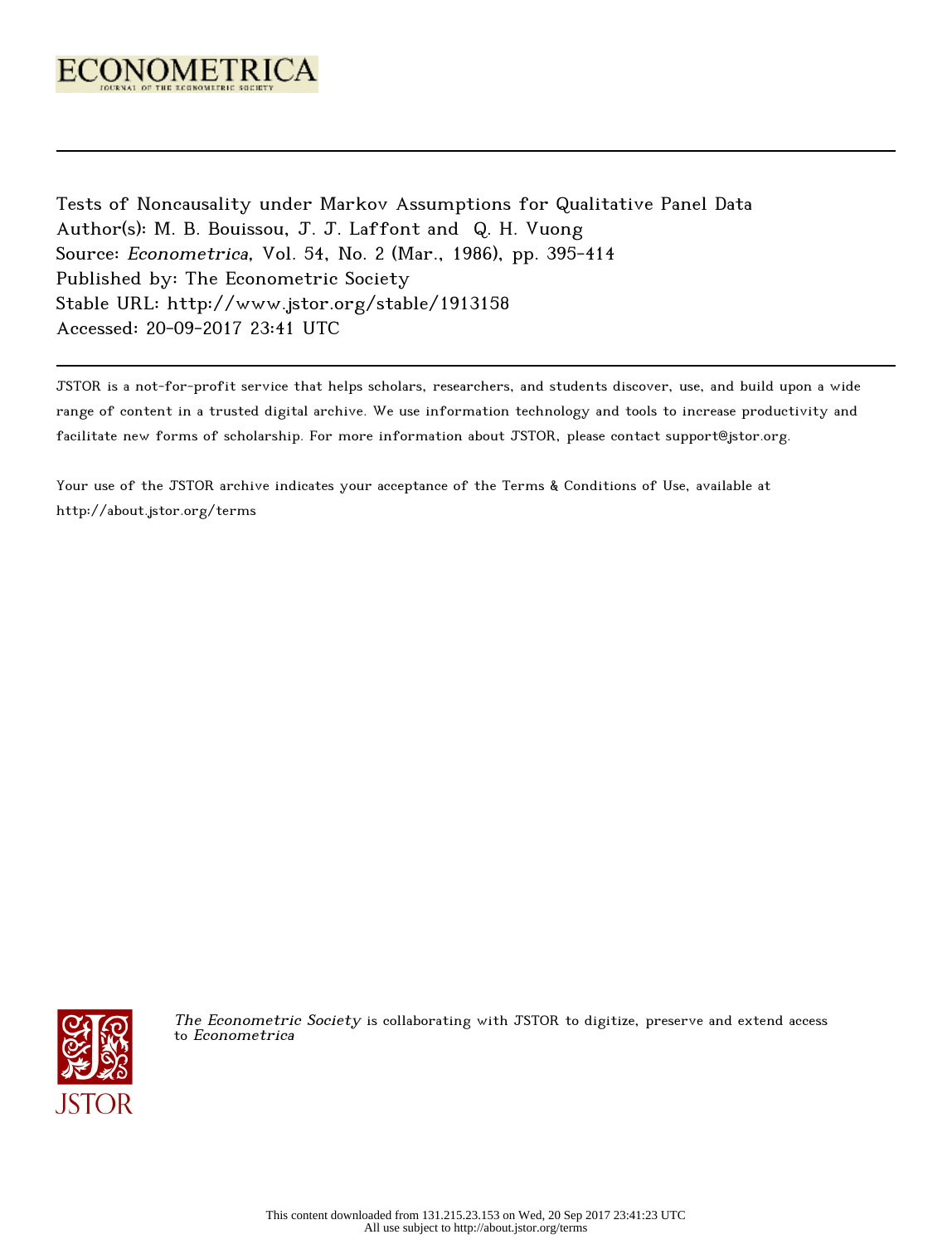# TESTS OF NONCAUSALITY UNDER MARKOV ASSUMPTIONS FOR QUALITATIVE PANEL DATA

# BY M. B. BOUISSOU, J. J. LAFFONT, AND Q. H. VUONG<sup>1</sup>

 For many years, social scientists have been interested in obtaining testable definitions of causality (Granger [12], Sims [28]). Recent works include those of Chamberlain [7] and Florens and Mouchart [8]. The present paper first clarifies the results of these latter papers by considering a unifying definition of noncausality. Then, log-likelihood ratio (LR) tests for noncausality are derived for qualitative panel data under the minimal assumption that one series is Markov. LR tests for the Markov property are also obtained. Both test statistics have closed forms. These tests thus provide a readily applicable procedure for testing noncausality on qualitative panel data. Finally, the tests are applied to French Business Survey data in order to test the hypothesis that price changes from period to period are strictly exogenous to disequilibria appearing within periods.

# 1. INTRODUCTION AND SUMMARY

 FOR MANY YEARS, social scientists have been interested in obtaining a testable definition of causality. Earlier contributions include the works of Simon [27], Strotz and Wold [29]. Alternative definitions of causality which heavily rely on the stochastic nature of the variables and the principle that the future does not cause the past were then proposed and studied by Granger [12] and Sims [28]. Recently, Chamberlain [7] and Florens and Mouchart [8] extended these latter definitions to possibly nonstationary nongaussian processes. The present paper first clarifies the results of these two recent papers, and second, derives some tests for noncausality under minimal assumptions on the process generating the qualitative panel data, and finally, applies the tests to an empirical example.

Throughout the paper, the following definition of noncausality is used: if  $Y$ and X are two stochastic processes, then Y does not cause X if at any instant, current and future x's are independent of past  $y$ 's given past x's. The principal difference between this definition and Granger's definition is that the whole future of  $X$ , and not simply its immediate future, must be independent of past  $y$ 's given past x's. By noticing that Granger's definition and Chamberlain's revised version of Sims' definition are nevertheless both equivalent to the above definition, we reestablish in Section 2 Chamberlain's general equivalence result.

 The essential difficulty in testing for noncausality is that the restrictions imposed by the noncausality of  $Y$  on  $X$  involves conditioning sets with an infinite number of random variables. To circumvent this difficulty, the  $X$  process is assumed to be Markov of a certain order so that the restrictions reduce to independence properties conditional upon finite sets of variables. The restrictions that are imposed on a sample of finite size, by the assumptions that  $X$  is Markov of a certain order and that  $Y$  does not cause  $X$ , are derived in Section 3. These restrictions are then decomposed recursively, i.e., in sets of restrictions where

<sup>&</sup>lt;sup>1</sup> This research was done while the third author was visiting the Université des Sciences Sociales de Toulouse. Support from DGRST 81-E-1303 is gratefully acknowledged. We are indebted to Jeff Dubin, Dave Grether, Jerry Kramer, Doug Rivers, Howard Rosenthal, two anonymous referees and the editor for helpful criticism. Ken McCue also provided computational help.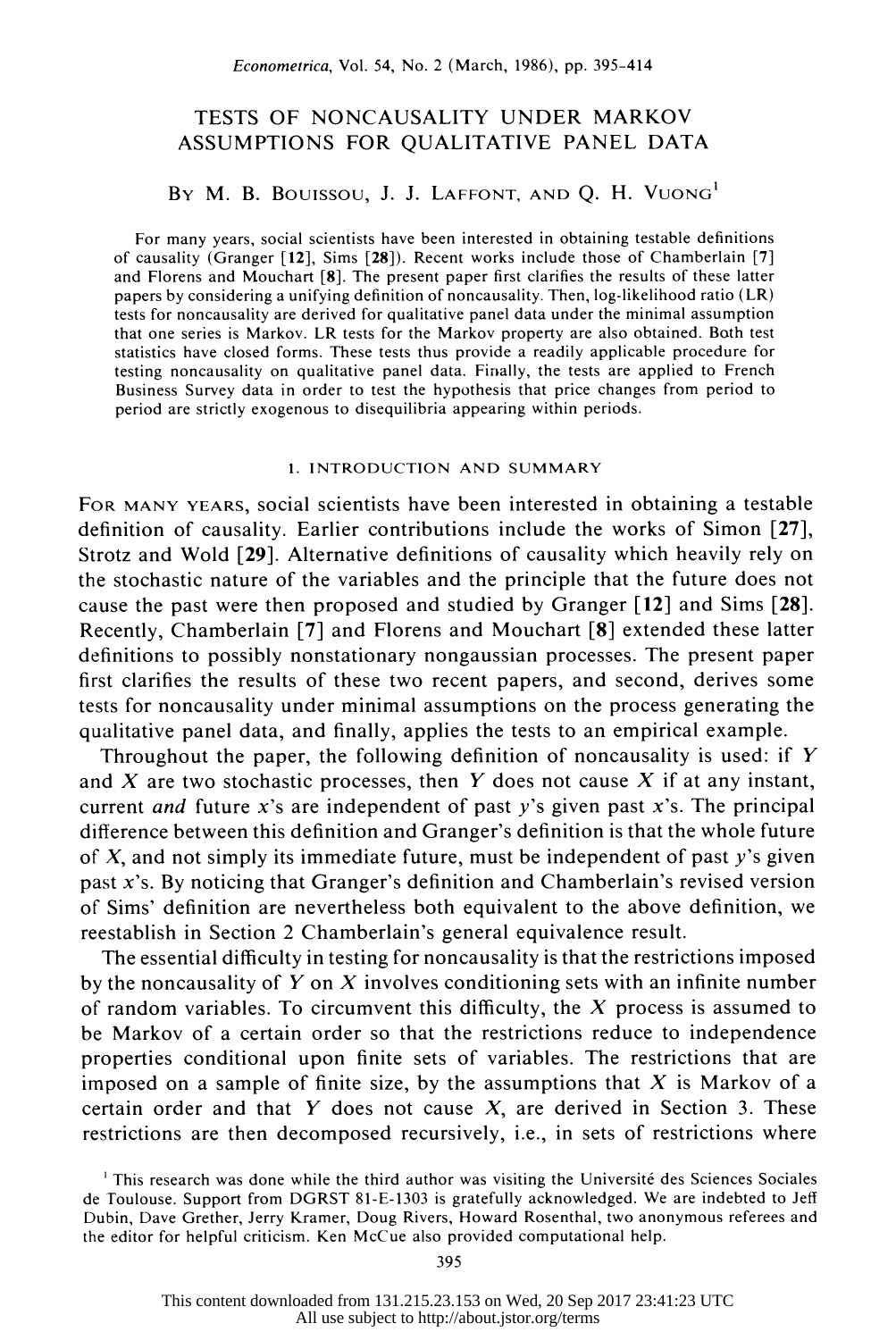each set imposes restrictions on one of the conditional probability distributions of a recursive system.

 Using this recursive decomposition, we derive in Section 4, the log-likelihood ratio test of the joint hypothesis that Y does not cause  $X$ , and that  $X$  is Markov of a certain order when qualitative panel data are available. We also derive the log-likelihood ratio test for a Markov process. It turns out that both test statistics have closed forms. The two tests therefore provide a readily applicable procedure for testing causality on qualitative variables since no numerical optimization is required. The import of our results is that no assumptions (such as stationarity) on the processes are made with the exception of the Markov requirement for X. Moreover, by considering qualitative variables, our tests are free of model specification errors since the class of admissible distributions for  $X$  and  $Y$  need not be a priori restricted.

 Our procedure is finally applied to French Business Survey Data in Section 5. The analyzed issue, involves the relationship between price changes and observed disequilibria on the product market. Specifically, the hypothesis to be tested is whether price changes from period to period are strictly exogenous to intra period disequilibria as measured by some indicator of excess demand or excess supply.

 Section 6 contains our conclusion, and an Appendix collects proofs of our theoretical results.

## 2. SOME GENERAL RESULTS ON NONCAUSALITY

Let X and Y be two possibly nonstationary stochastic scalar or vector processes. In what follows, X and Y are discrete time processes, i.e.,  $\{(x_i, y_i): t \in \mathbb{Z}\}\$  where  $Z = \{ \ldots, -1, 0, 1, \ldots \}$ . Let  $X_r^s$  be the set of random variables  $\{x_i : r \le t \le s\}$ . If  $r>s$ , then  $X_r^s$  is by convention the empty set. Similar notations are used for Y.

 An important notion for defining noncausality is that of conditional indepen dence. Indeed, if two random variables are conditionally independent given another random variable, then either one of the conditionally independent vari ables does not provide any additional information on the other given the knowl edge of the conditioning variable. To indicate that the sets of random variables A and  $B$  are conditionally independent given the set of random variables  $C$ , we use the convenient notation  $A \perp B \mid C^2$ 

 The definitions of noncausality that we consider are those of Granger [12] and of Sims [28] (as modified by Chamberlain [7]).

 DEFINITION 1 (Granger Noncausality): The stochastic process Y does not Granger cause the stochastic process  $X$  if

 $(G)$   $X_{t+1} \perp Y'_{-\infty} | X'_{-\infty}$ , for any t.

<sup>2</sup> To be rigorous,  $A \perp B \mid C$  actually means that the  $\sigma$ -fields A and B are conditionally independent given the  $\sigma$ -field C (see, e.g., Loeve [20], Monfort [22], for a definition of independence on  $\sigma$ -fields). Then  $X_r^s$  is the  $\sigma$ -field generated by the random variables  $x_i$ ,  $r \le t \le s$ .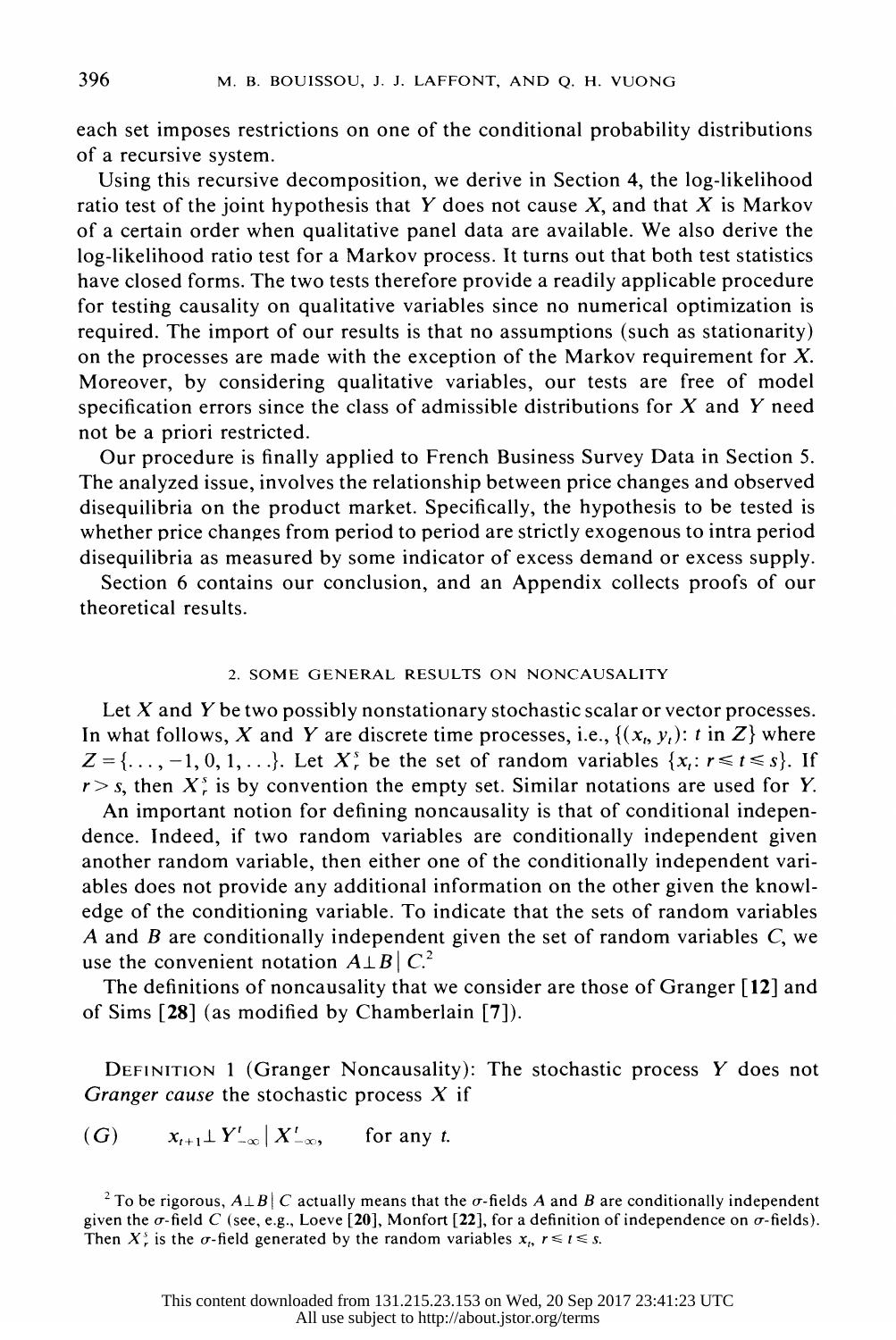DEFINITION 2 (Sims-Chamberlain Strict Exogeneity): The stochastic process X is strictly exogenous to the stochastic process Y if

$$
(S) \qquad X_{t+1}^{\infty} \perp y_t \mid (X_{-\infty}^t, Y_{t-1})
$$

for any subset  $Y_{t-1}$  of  $Y_{-\infty}^{t-1}$  and for any t.

According to Granger's definition, Y does not cause  $X$  if, at any instant, the immediate future of X is independent of past and current  $y$ 's given past and current x's. On the other hand, according to Sims' definition,  $X$  is strictly exogenous to Y if, at any instant, current  $y$  is independent of future  $x$ 's given past and current  $x$ 's and any past of  $Y$ .

Given that past and current  $y$ 's may affect some future  $x$ 's but not the immediate future of  $X$ , one may question whether Granger's definition of noncausality is sufficiently strong. This suggests the following definition of noncausality, which has also been considered by Florens and Mouchart [8].

DEFINITION 3 (Global Noncausality): The stochastic process  $Y$  does not *cause* the stochastic process  $X$  if

 $(C)$   $X_{t+1}^{\infty} \perp Y'_{-\infty} | X'_{-\infty}$ , for any t.

Global noncausality of Y on X requires that the whole future of X be independent of past and current y's given past and current  $x's$ .<sup>3</sup>

 The previous definitions apply to completely general discrete-time processes since the  $X$  and  $Y$  processes need not satisfy any particular assumptions.<sup>4</sup> It is well known that the (minimum mean square error) linear predictor version of  $(G)$  is equivalent to the linear predictor version of  $(S)$ . (See, e.g., Sims [28] for covariance stationary processes with autoregressive representation and no linearly deterministic component, and Hosoya  $[16]$  for more general processes.<sup>5</sup>) Cham berlain [7], in addition to modifying Sims initial definition, establishes directly the equivalence between  $(G)$  and  $(S)$  in the general case.

 The remainder of this section provides an indirect but, we think, clarifying proof of Chamberlain's general equivalence result [7, Theorem 4]. Moreover, our derivation will produce a general result of which Chamberlain's equivalence is a special case. We need some additional definitions and some lemmas. Let  $k \ge 1$ .

 $<sup>3</sup>$  A similar definition appears in Kohn [17, p. 130] for the linear prediction case.</sup>

<sup>&</sup>lt;sup>4</sup> These definitions can be extended to continuous-time processes as follows. Let  $X_{-\infty}^{-\infty}$  and  $X_{\tau}^{\infty}$ be, respectively, the sets of random variables (or  $\sigma$ -fields generated by) {x,:  $r < t$ } and {x,:  $r > t$ }. The set  $Y_{-\infty}^{t-}$  is similarly defined. The previous definitions apply to continuous-time processes provided "t-1" and "t+1" are respectively replaced by "t-" and "t+".

<sup>&</sup>lt;sup>5</sup> These authors do not use the linear predictor version of  $(S)$  but Sims' initial definition requiring that the linear predictor of  $y_t$  based on  $X_{-\infty}^{\infty}$  be identical to the linear predictor of  $y_t$  based on  $X_{-\infty}^t$ only. Chamberlain [7, p. 578] obtains Sims equivalence result as a corollary of his general result.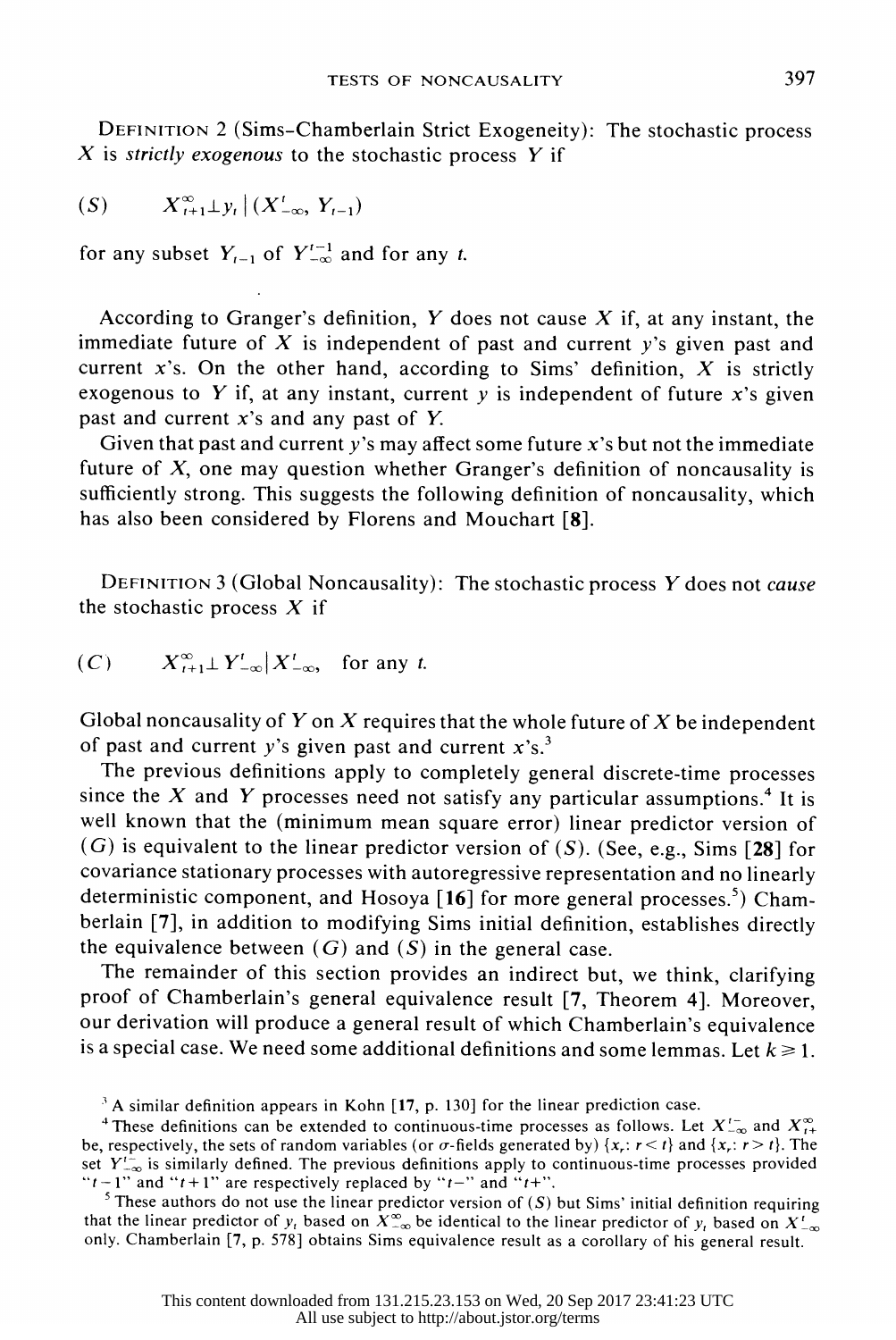DEFINITION 4 (Granger Noncausality of order  $k$ ): The stochastic process Y does not *Granger cause at the order*  $k$  the stochastic process  $X$  if:

$$
(G_k) \qquad X_{t+1}^{t+k} \perp Y'_{-\infty} \mid X'_{-\infty}, \quad \text{for any } t.
$$

Granger noncausality of order k requires that the  $k$  immediate future  $x$ 's be jointly independent of past and current  $y$ 's given past and current  $x$ 's. The next lemma states that  $(G_k)$  holds if and only if  $(G_{k+1})$  holds. (Proofs of stated results can be found in the Appendix.)

LEMMA 1: For any  $k \ge 1$ ,  $(G_k)$  is equivalent to  $(G_{k+1})$ .

It follows that Granger noncausality, i.e.,  $(G_1)$ , is equivalent to any  $(G_k)$ .

Granger noncausality of order  $k$  involves  $k$  future  $x$ 's. We can define Sims strict exogeneity of order k by considering current y and  $k-1$  lagged y's.

DEFINITION 5 (Sims Strict Exogeneity of Order  $k$ ): The stochastic process X is strictly exogenous at the order  $k$  to the stochastic process  $Y$  if and only if:

 $(S_k)$   $X_{t+1}^{\infty} \perp Y_{t-k+1}^t \mid (X_{-\infty}^t, Y_{t-k})$ 

for any subset  $Y_{t-k}$  of  $Y_{-\infty}^{t-k}$ , and for any t.

The next result is similar to that of Lemma 1. It states that  $(S_k)$  holds if and only if  $(S_{k+1})$  holds.

LEMMA 2: For any  $k \ge 1$ ,  $(S_k)$  is equivalent to  $(S_{k+1})$ .

Thus, Sims-Chamberlain strict exogeneity, i.e.,  $(S_1)$ , is equivalent to any  $(S_k)$ . Chamberlain's general equivalence result follows from the next theorem as a special case for  $k = h = 1$ .

 THEOREM 1 (General Equivalence Result): For any k and any h, conditions  $(G_k)$ ,  $(S_h)$ , and  $(C)$  are all equivalent.

The import of our approach is that  $(G)$  and  $(S)$  are equivalent because they are both equivalent versions of the same notion which is  $(C)$ . Our approach also points out that when  $(G)$  holds, i.e., when the immediate future of X is independent of  $Y'_{-\infty}$  given  $X'_{-\infty}$  for any t, then in fact the whole future of X is independent of  $Y_{-\infty}^t$  given  $X_{-\infty}^t$  for any t. A similar property holds for the strict exogeneity of current and past  $y$ 's. It is, however, important to note that these results crucially depend on the requirement that the restrictions associated with  $(G)$ ,  $(S)$ , or  $(C)$ hold for any t.

There exist equivalent versions of  $(C)$  other than  $(G)$  and  $(S)$ . For instance, one may consider the following apparently weaker forms of noncausality of Y on X.

 $(C^*)$   $x_{t+r} \perp Y'_{-\infty} | X'_{-\infty}$ , for any  $r \ge 1$ , and any t,

 $(G<sub>k</sub><sup>*</sup>)$   $x<sub>t+r</sub> \perp Y'_{-\infty} | X'_{-\infty}$ , for any  $1 \le r \le k$ , and any t.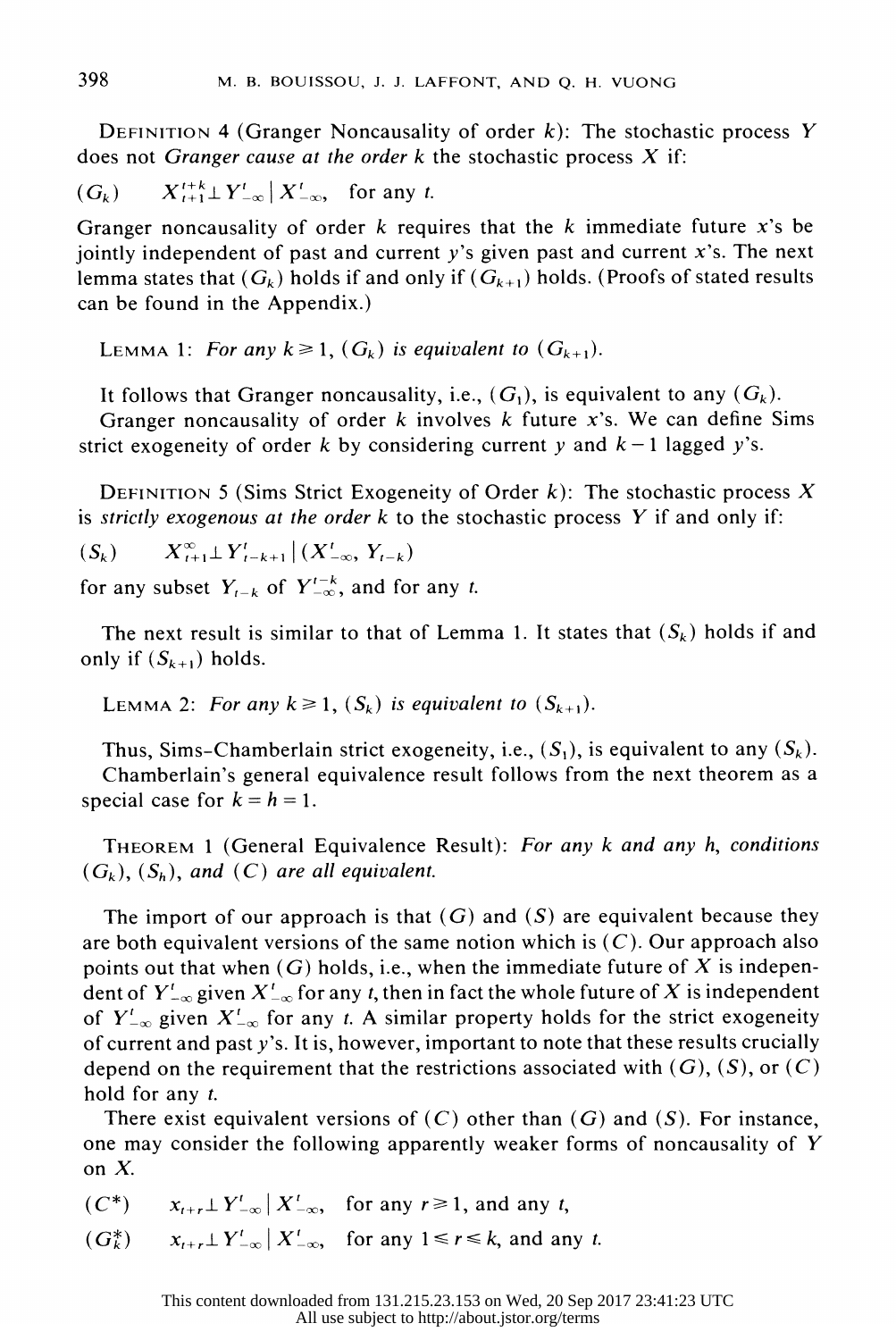Each of the above conditions is equivalent to  $(C)$ . Indeed, it is clear that each one is implied by  $(C)$ . The converse follows from Theorem 1 since each of these conditions implies  $(G)$  which implies  $(C)$ .<sup>6</sup> It is noteworthy that this latter result implies that  $(G_k)$  and  $(G_k^*)$  are actually equivalent.

## 3. NONCAUSALITY UNDER MARKOV ASSUMPTIONS

 The previous section shows that the basic definitions of noncausality, which are Granger's and Sims' definitions, are equivalent to the same general notion which is  $(C)$ . Thus, from now on, noncausality of Y on X means that the independence restrictions associated with  $(C)$  hold.

The essential difficulty in testing for noncausality is that noncausality of  $Y$  on  $X$  involves a conditioning set with an infinite number of random variables, namely  $X_{-\infty}^t$ . Since in general one does not observe the whole part of X, noncausality of  $Y$  on  $X$  may not be statistically identified. To circumvent the problem of conditioning on sets with an infinite number of variables, one may simply assume that the X process starts at  $t=1$  (the first period of the sample), or that the values of x's prior to  $t = 1$  are identically null. It is clear that such an assumption does not correspond to most economic time series. One may instead assume that the  $X$  and  $Y$  processes are jointly stationary, as it is usually done in econometric work.<sup>7</sup> Then, one must in general restrict the class of probability distributions to be considered, i.e., one specifies the probability model generating the stationary processes  $X$  and  $Y$ . It follows that the inference that one can make about noncausality is conditional upon the truthfulness of the additional assumptions put forward to identify  $(C)$ .

 Since the question of whether any statement can be made about noncausality based just on statistical data is important, as Granger [13] argued, it is essential that one invokes additional assumptions on the  $X$  and  $Y$  processes that are relatively weak and easily testable. The only additional assumption that is used in the present paper is that the stochastic process  $X$  is Markov of some order.<sup>8</sup> In particular, the  $X$  and  $Y$  processes need not be stationary. Moreover, the  $Y$ 

<sup>6</sup> Note, however, that (C) is not equivalent to  $(S_k^*)$  where  $(S_k^*)$  is  $X_{t+1}^{\infty} \perp y_{t-r} | (X_{-\infty}^t, Y_{t-k})$  for any  $0 \le r \le k-1$ , any  $Y_{t-k} \subset Y_{-\infty}^{t-k}$ , and any t. This can be seen by noting that  $(S_k^*)$  is not equivalent to (S) as the following example shows. This example also appears in Chamberlain [7, p. 573]. Let  $y_1, y_2$  be independent Bernoulli random variables with Pr  $(y_t = 1) = \frac{1}{2}$  and Pr  $(y_t = -1) = \frac{1}{2}$  for  $t = 1, 2$ . Let  $x_3 = y_1y_2$ , and let all the other variables be identically null. Then,  $x_3$  is independent of  $y_1$ , and  $x_3$  is independent of  $y_2$  so that  $(S_k^*)$  holds for any  $k \ge 2$ . On the other hand  $x_3 \perp y_2 | y_1$  so that  $(S)$ does not hold. Note also that the nonequivalence between  $(S_k^*)$  and  $(S)$  implies from Lemma 2 that  $(S_k^*)$  and  $(S_k)$  are not equivalent.

In particular, the stationarity assumption allows one to integrate out the unobserved part of  $X$ in order to derive the restrictions that are imposed by  $(C)$  on the observed random variables of the sample.

 8 Florens and Mouchart [9, Section 4] also considered Markov assumptions. Note, however, that Lemma 3 below is stronger than Florens and Mouchart Theorem 4.2 since our condition  $(R_m)$  clearly implies their conditions (FG) and (FS). Moreover, (FG) and (FS) contain common restrictions, while our characterization given in Theorem 2 does not.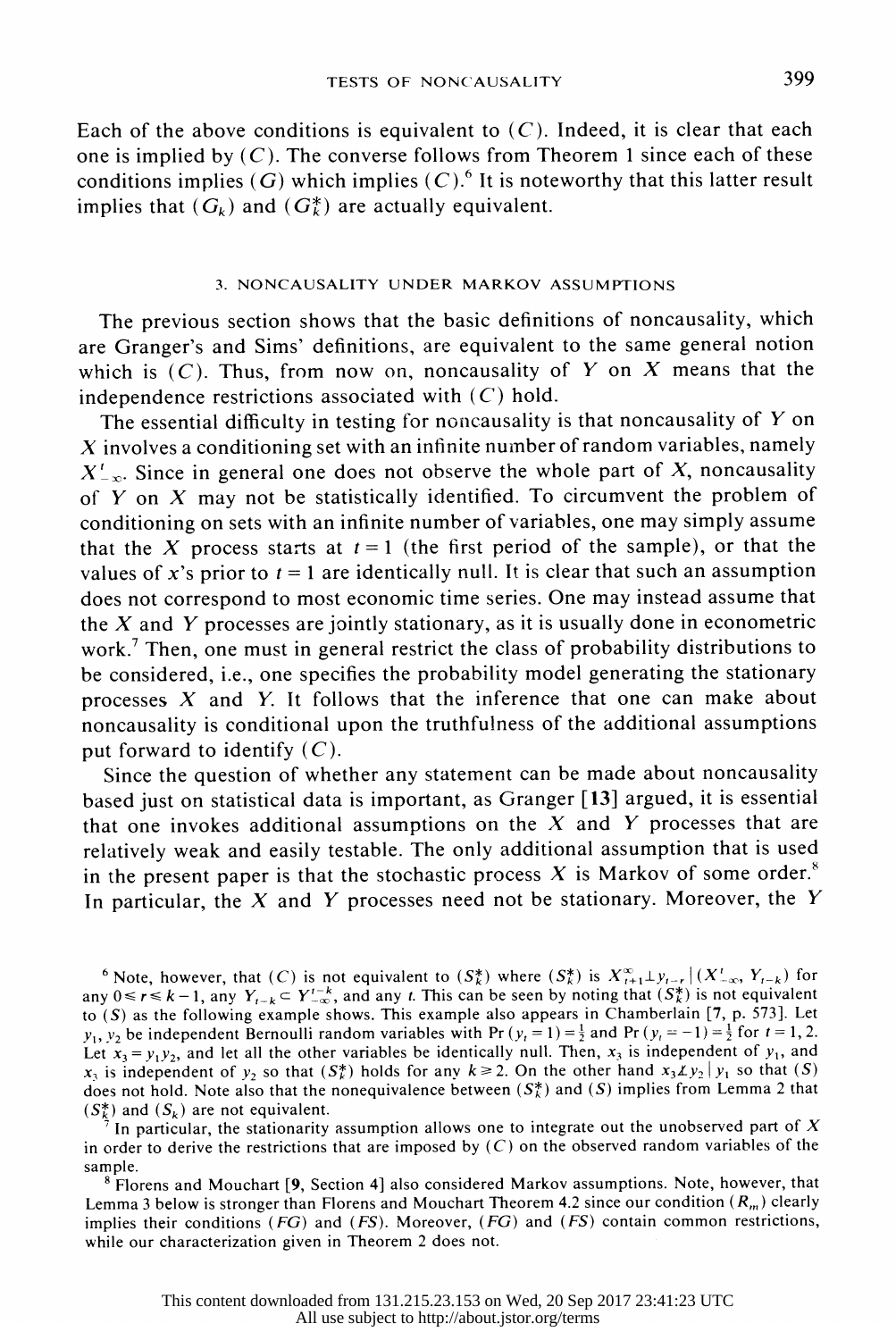process need not be Markov. This is simply because we are testing for the noncausality of  $Y$  on  $X$ . Finally, it is important to note that we do not actually require the formulation of a probability model for the  $X$  and  $Y$  processes so that our tests derived thereafter are necessarily free of any specification errors.

 In this section, we first derive the restrictions that are imposed on the stochastic processes  $X$  and  $Y$  when  $Y$  does not cause  $X$  and  $X$  is Markov of some order. Then, we consider the maximum number of restrictions that are imposed on a sample of finite size by the noncausality of Y on X and the Markov requirement on X.

Let m be an integer possibly equal to zero.<sup>9</sup> By a Markov process of order m, we mean the following:

DEFINITION 6 (Markov Process of Order  $m$ ): The stochastic process  $X$  is Markov of order m if and only if:

$$
(M_m) \tX_{t+1}^{\infty} \perp X_{-\infty}^{t-m} | X_{t-m+1}^t, \text{ for any } t.
$$

In words, the stochastic process  $X$  is Markov of order m if and only if, at any instant, the future of X is independent of the past of X given current and  $m-1$ lagged  $x$ 's.

 The next lemma determines the set of independence restrictions imposed on the stochastic processes  $X$  and  $Y$  when  $Y$  does not cause  $X$  and  $X$  is Markov of order m.

LEMMA 3: For any  $m \ge 0$ , (C) and  $(M_m)$  both hold if and only if  $(R_m)$  holds, where

 $(R_m)$   $X_{t+1}^{\infty} \perp (X_{-\infty}^{t-m}, Y_{-\infty}^t) | X_{t-m+1}^t$ , for any t.

Condition  $(R_m)$  requires that, at any time, the future of X is independent of past x's and current and past y's given the  $m$  most recent x's. It is clear that the principal use of the Markov assumption on the  $X$  process is to replace the independence restrictions associated with  $(C)$  by independence restrictions that now involve only finite sets of conditioning variables.

In most situations, one does not observe the  $X$  and  $Y$  processes over the whole time axis, but only for a finite number of periods. Let  $t = 1$  be the beginning of the sampling period, and T be the number of periods for which the X and Y processes are observed. It is now possible to derive the restrictions that are implied by  $(R_m)$  on the joint probability distribution of the observed variables  $(X_1^T, Y_1^T)$ .

 Since we shall eventually be interested in testing the validity of our additional assumption that X is Markov, we begin with the restrictions implied by  $(M_m)$ . From now on, we assume that  $T \ge m + 2$ . Indeed, if this were not the case, we

<sup>&</sup>lt;sup>9</sup> If X is a stochastic process of mutually independent random variables, then X is a Markov process of order zero. One may also assume that  $m$  is a nonnegative real number. However, Theorem 2 and the results of Section 3 no longer hold since if  $m$  is not an integer, the discretely observed process  $X$  is no longer an AR process (see, e.g., Phadke and Wu [26]).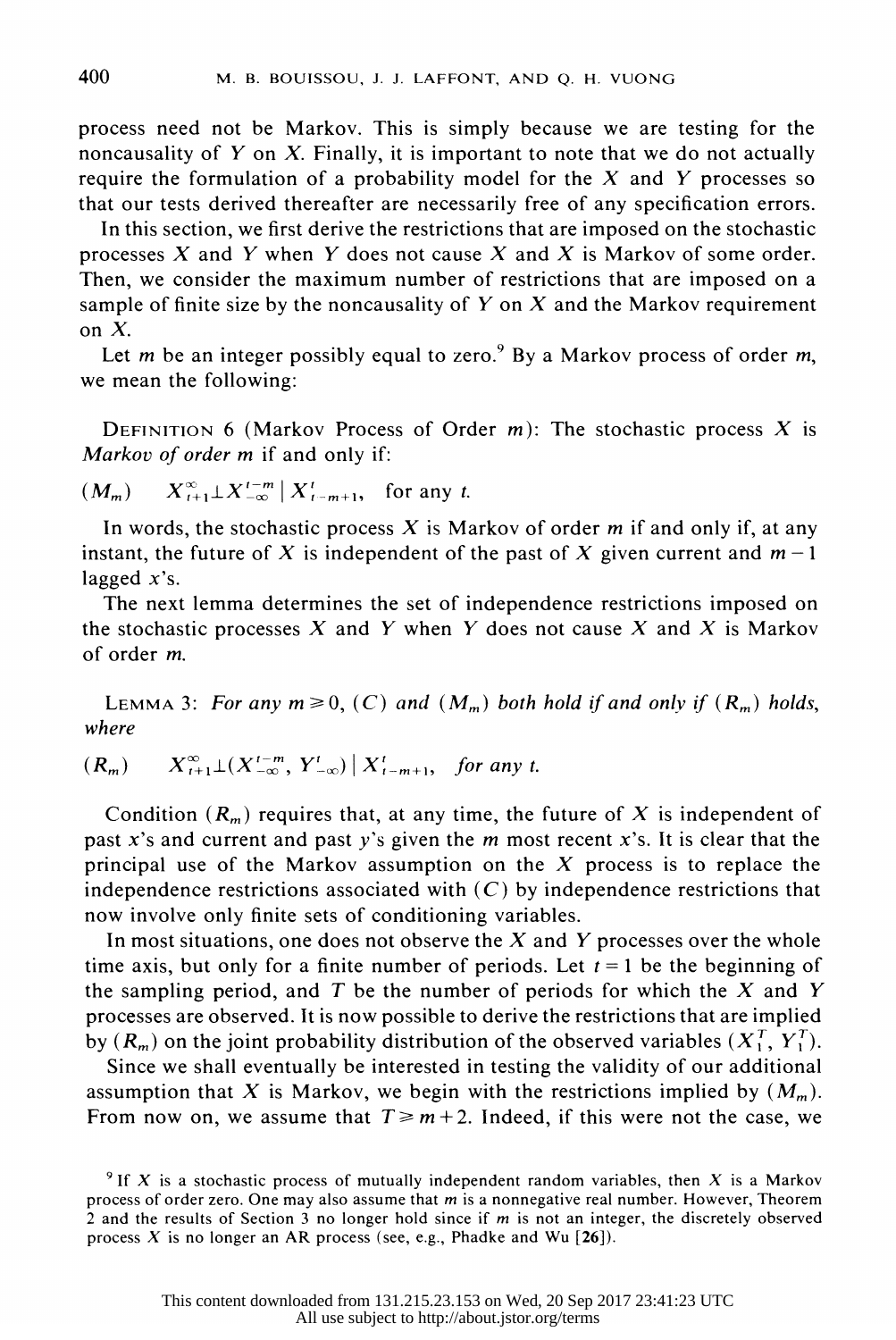would not be able to test whether or not  $X$  is Markov of order  $m$  since the restrictions  $(M_m)$  would not be identified. Then, it is straightforward to see that the restrictions implied by  $(M_m)$  on the joint probability distribution of  $X_1^T$  are:

$$
(M_m^T)
$$
  $X_{t+1}^T \perp X_1^{t-m} | X_{t-m+1}^T$ , for any  $t = m+1, ..., T-1$ .

These are all the possible restrictions implied by  $(M_m)$  alone since no observations are available prior to time 1 and after time T. It is worth noting that each restriction of  $(M_m^T)$  involves a conditioning set of variables that are all observed.

We now turn to the restrictions implied by the noncausality of  $Y$  on  $X$  and the Markov assumption on  $X$ . It can readily be seen that these restrictions are:

$$
(R_m^T)
$$
  $X_{t+1}^T \perp (X_1^{t-m}, Y_1^t) | X_{t-m+1}^t$ , for any  $t = m, ..., T-1$ .

As before, these are all the possible restrictions implied by  $(R_m)$  alone on the joint probability distribution of the observed variables  $(X_1^T, Y_1^T)$ . Moreover, as for  $(M_m^T)$ , each restriction of  $(R_m^T)$  involves a conditioning set of only observed variables.

 The next theorem presents the basic result that underlies the tests for noncausal itv derived in the next section. It essentially provides a recursive decomposition of the  $T - m$  restrictions of  $(R_m^T)$ .

THEOREM 2 (A Recursive Decomposition of  $(R_m^T)$ ): For any  $m \ge 0$ ,  $(R_m^T)$  holds if and only if the following conditions simultaneously hold:

(i) 
$$
(M_m^T)
$$
, and

$$
\text{(ii)} \qquad \text{(} \mathcal{C}_m^T \text{): } X_{m+1}^T \perp Y_1^m \mid X_1^m,
$$

(iii) *for every* 
$$
t = m + 1, ..., T - 1
$$
:  $(s_t^T)$ :  $X_{t+1}^T \perp y_t | (X_1^t, Y_1^{t-1})$ .

 Condition (i) simply requires that the restrictions on the joint distribution of  $X_1^T$ , that are implied by the Markov assumption on X, hold. Hence the probability model for the observed variables  $(X_1^T, Y_1^T)$  that is associated with the restrictions  $(R_m^T)$  is nested in the probability model associated with the restrictions  $(M_m^T)$ . Condition (ii) is simply condition (C) written for only one period (namely  $t = m$ , which is the first period for which one observes  $m-1$  lagged x's) as if the x process was starting at  $t = 1$ . Similarly, for any  $t \ge m + 1$ , each condition  $(s_t^T)$  is Sims condition written at t only, as if the  $X$  and  $Y$  processes were both starting at  $t = 1.^{10}$ 

The import of Theorem 2 is to provide a convenient way to impose the various restrictions of  $(R_m^T)$ . Specifically, condition  $(M_m^T)$  bears only on the observed x's. Condition (ii) can be interpreted as stating that the variables  $Y_1^m$  are independent of the variables  $X_{m+1}^T$  conditional upon all the other observed x's. Condition

 $10$  The proof of Theorem 2 shows that (ii) and (iii) are also equivalent to the set of restrictions  $(C_m^T)$  where  $(C_m^T) = {X_{t+1}^T \perp Y_1^t \mid X_1^t}$  for any  $t = m, \ldots, T - 1$ . This set is simply the set of restrictions imposed by (C) on the observed variables, as if the X process was starting at  $t = 1$ .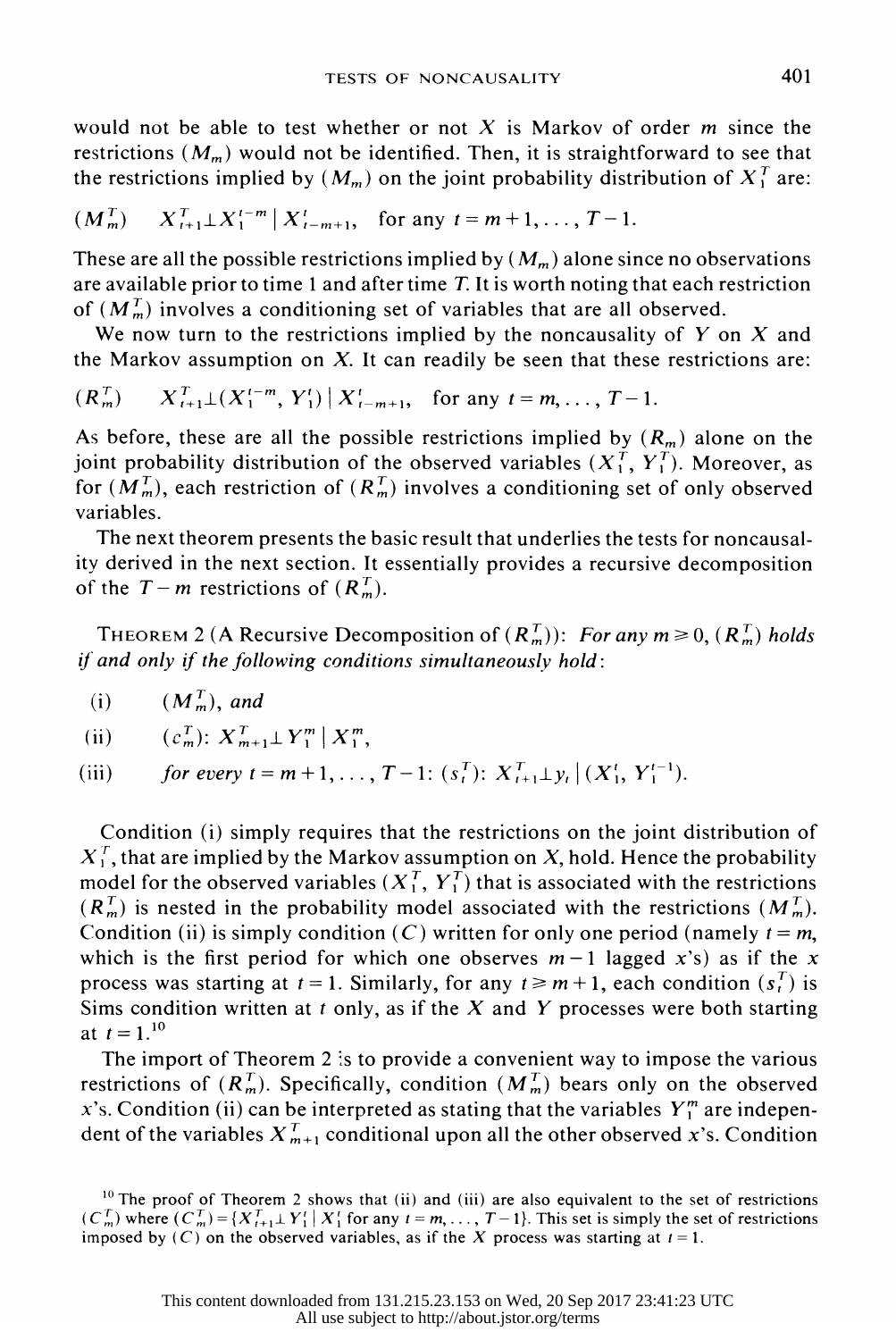(iii) means that, for any  $t \ge m+1$ ,  $y_t$  is independent of the variables  $X_{t+1}^T$ conditionally upon all the observed x's and all the previous observed y's. Since " $A \perp B$  C" is equivalent to the nondependence on B of the conditional probability distribution of A given (B, C), it follows that the restrictions imposed by  $(R_m^T)$ on the joint probability distribution Pr  $(X_1^T, Y_1^T)$  of the observed variables can readily be specified by considering the recursive system of joint and conditional probability distributions, Pr  $(X_1^T)$ , Pr  $(Y_1^m | X_1^T)$ , and Pr  $(y_t | X_1^T, Y_1^{t-1})$  for  $t=$  $m+1, \ldots, T-1.$ 

## 4. TESTS OF NONCAUSALITY UNDER MARKOV ASSUMPTIONS

 If one does not invoke any additional assumptions, such as stationarity, one requires panel data in order to estimate a model. Indeed, panel data allow one to observe many realizations of the  $X$  and  $Y$  processes. Moreover, if one does not want to a priori restrict, by further distributional assumptions, the class of probability distributions Pr  $(X_1^T, Y_1^T)$  that satisfy  $(R_m^T)$ , then the easiest way to proceed is to consider qualitative data. This is so because, with qualitative data, one has available nonparametric tests based on goodness-of-fit statistics such as log-likelihood ratio (LR) statistics (see, e.g., Goodman [11], Haberman [14]), that can be used to test a model directly against the set of all possible probability distributions, i.e., against the so-called saturated model.<sup>11</sup>

 From now on, it is assumed that one observes n independent realizations of the 2T random variables  $(X_1^T, Y_1^T)$ . Moreover, for any  $t = 1, ..., T$ , it is assumed that  $x_t$  and  $y_t$  are qualitative random variables with  $I_t$  and  $J_t$  categories respectively.<sup>12</sup> The indices  $i_t$  and  $j_t$  are used to indicate the values taken on by  $x_t$  and  $y_{t}$ .

 In the previous section, we have derived the restrictions that are imposed on the observed random variables by the noncausality of Y on X and the assumption that X is Markov. Since, for any m, the restrictions  $(R_m^T)$  do not involve the variable  $y_T$ , we shall consider the restrictions imposed on the joint probability distribution Pr  $(X_1^T, Y_1^{T-1})$ . For any  $i_1^T = (i_1, \ldots, i_T)$  and  $j_1^{T-1} = (j_1, \ldots, j_{T-1})$ , we let  $p(i_1,j_1)$  be the probability that  $X_1$  and  $Y_1$ <sup>-</sup> are respectively equal to  $i_1$ and  $j_1^{T-1}$ . More generally,  $p(i_r^s, j_t^u)$  denotes the probability that  $X_r^s$  and  $Y_t^u$  are respectively equal to  $i_r^s$  and  $j_t^u$ .

Since the *n* realizations of the  $X$  and  $Y$  processes are independent and since all the variables are qualitative, the contingency table associated with  $(X_1^T, Y_1^{T-1})$ is a sufficient statistic. This contingency table is simply the vector  $\{n(i_1^T, j_1^{T-1}),\}$ for any  $(i_1', j_1'^{-1})$  where  $n(i_1', j_1'^{-1})$  is the number of observations such that  $X_1^1 = i_1^1$  and  $Y_1^{1-1} = j_1^{1-1}$ . The marginal contingency table  $\{n(i_r^s, j_t^u),\}$  for any

<sup>12</sup> Note that  $I_t$  and  $J_t$  may depend on t. The only assumption is that they are finite.

 $<sup>11</sup>$  Though there exist other goodness-of-fit statistics such as the Pearson chi-square statistics, we</sup> shall consider LR statistics only. This is so because LR tests are known to be most powerful in the sense of Hoeffding's asymptotic efficiency (Hoeffding [15]) and Bahadur's exact slopes (Bahadur [2]).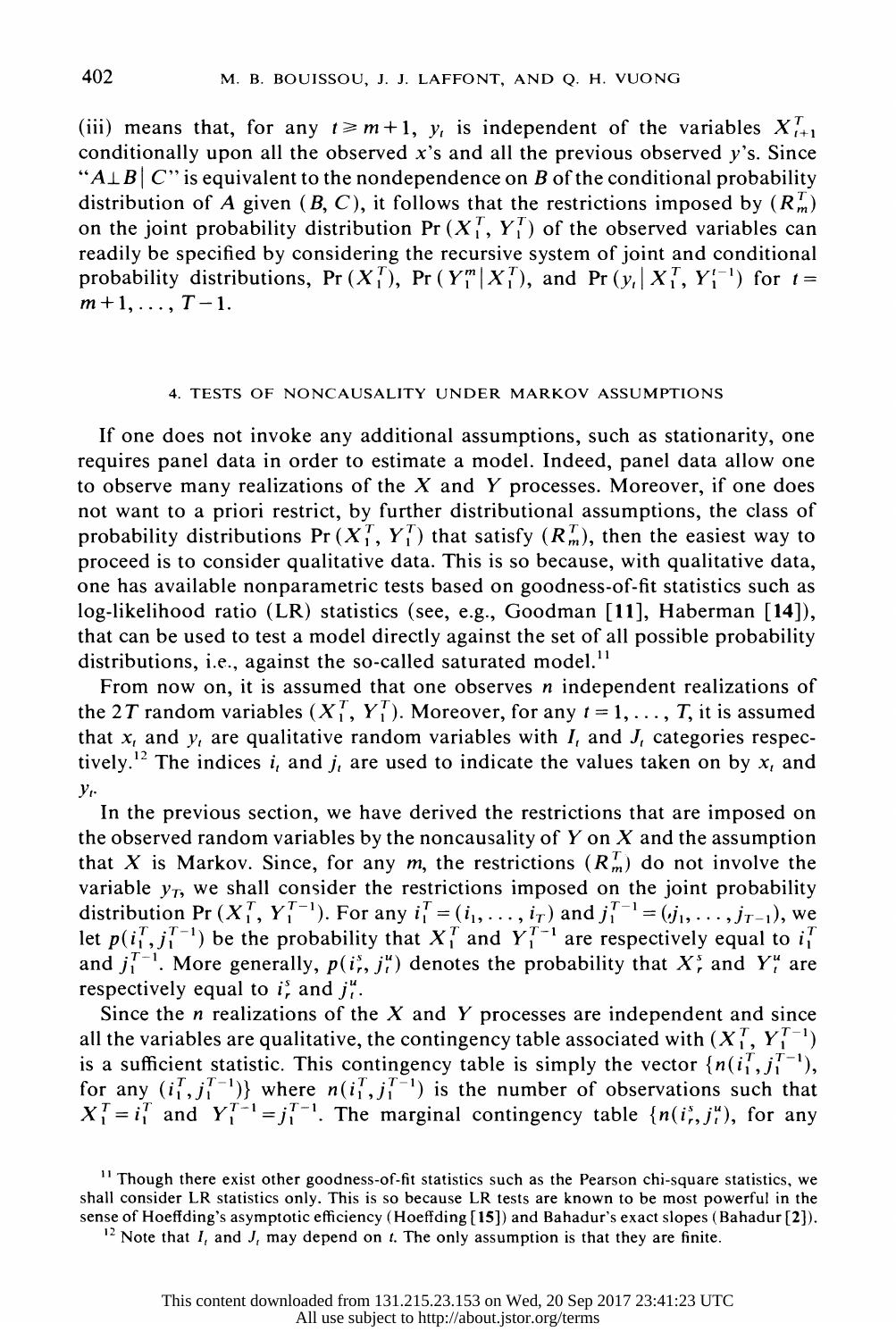$(i_{r}^{s}, j_{r}^{u})$  is similarly defined with respect to the subset of variables  $(X_{r}^{s}, Y_{r}^{u})$ . The marginal contingency table is readily obtained from the full contingency table by simply adding up the  $n(i_1^T, j_1^{T-1})$ 's over the indices that are not associated with the variables of the subset.

Since noncausality of Y on X is identified only under additional assumptions, we shall first solve the problem of testing the Markov assumption on  $X$ . Since this latter assumption bears only on  $X_1^T$ , we can simply consider the joint probability distribution of  $X_1^T$ . The log-likelihood is:

(4.1) 
$$
\log L_0 = \sum_{i_1^T} n(i_1^T) \log p(i_1^T).
$$

In order to derive the LR test of the hypothesis that  $X$  is Markov of order  $m$ , it is necessary to maximize the log-likelihood under the restrictions  $(M_m^T)$ . The next lemma gives the maximum likelihood (ML) estimates of the probabilities  $p(i_1^T)$ under the restrictions  $(M_m^T)$ . The import of the result is that the ML estimates have a closed form so that they can readily be computed.<sup>13</sup>

LEMMA 4: For any  $m \ge 0$  and for any  $i_1^T$ , the ML estimate of  $p(i_1^T)$  under the restrictions  $(M_m^T)$  is:

(4.2) 
$$
\hat{p}^{m}(i_{1}^{T}) = \frac{\prod_{t=1}^{T-m} n(i_{t}^{t+m})}{n \prod_{t=1}^{T-m-1} n(i_{t+1}^{t+m})}.
$$

The convention  $0 \div 0 = 0$  is used in the above Lemma and in the next results.<sup>14</sup>

 It is now straightforward to obtain the LR statistic for testing the hypothesis that  $X$  is Markov of order  $m$  against the hypothesis of no restrictions on  $X$ . Let

(4.3) 
$$
LR_0^m = 2 \sum_{i_1^T} n(i_1^T) \log \frac{n(i_1^T)}{n\hat{p}^m(i_1^T)}.
$$

 The next result essentially gives the number of degrees of freedom of the LR statistic.

THEOREM 3 (LR Test for a Markov of Order m): For any m such that  $0 \le m \le$  $T-2$ ,  $LR_0^m$  is the LR statistic for testing the null hypothesis that X is Markov of order m against the hypothesis of no restrictions on  $X$ . For large n, and under the

The lemma follows from the fact that the set of strictly positive probability distributions Pr ( $X_1$ ) is a joint log-linear probability model for  $X_1^T$ . For theoretical references on log-linear probability models, see e.g., Bishop, Fienberg, and Holland [5], Goodman [11], and Haberman [14].

<sup>&</sup>lt;sup>14</sup> If  $n(i_{t+1}^{t+m}) = 0$  for some t, then  $n(i_t^{t+m}) = 0$ . Lemma 5 also says that if we restrict ourselves to strictly positive probabilities, then the ML estimates of  $p(i_1)$  under the restrictions  $(M_m)$  exist if and only if there are no empty cells in any of the  $T-m-1$  marginal contingency tables  $\{X_2^{m+1}\},\ldots,\{X_{T-m}^{T-1}\}.$  It is well known that this latter condition is necessary. That the condition is also sufficient follows from the particular log-linear probability model representing  $(M_m^T)$ . (For further details on the existence of ML estimates in log-linear probability models, see Haberman [14], Link [17].) The convention  $0 \div 0 = 0$  allows the  $p(i_1^T)$ 's to be null and correspond to the notion of extended ML estimates (Haberman [14]).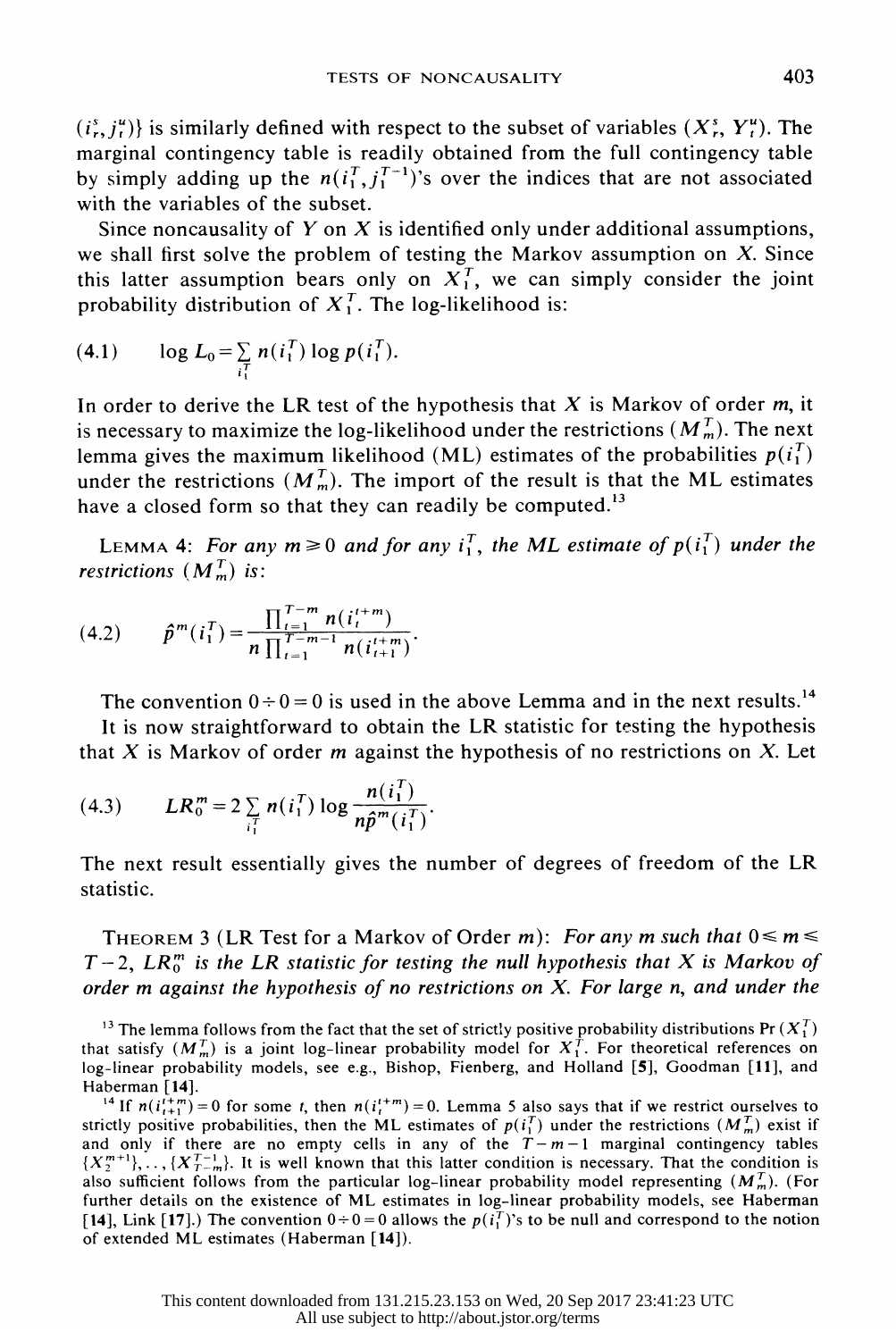null hypothesis, this statistic follows a chi-square distribution with number of degrees of freedom:

$$
(4.4) \t ddf_0^m = \left(\prod_{t=1}^T I_t\right) - \left[\sum_{t=1}^{T-m} \left(\prod_{k=t}^{t+m} I_k\right) - \sum_{t=1}^{T-m-1} \left(\prod_{k=t+1}^{t+m} I_k\right)\right].
$$

As a consequence of Theorem 3, it is possible to test the hypothesis that  $X$  is Markov of order m against the hypothesis that X is Markov of order r where  $r \ge m + 1$ . The first hypothesis is clearly nested in the latter hypothesis since if X is Markov of order m then X is necessarily Markov of order r for any  $r \ge m+1$ . For identification of the maintained hypothesis, it is assumed that  $r \leq T + 2$ . Let

(4.5) 
$$
LR_r^m = 2 \sum_{i_1^T} n(i_1^T) \log \frac{\hat{p}^r(i_1^T)}{\hat{p}^m(i_1^T)}
$$

where  $\hat{p}^r(i_1^T)$  is the ML estimate of  $p(i_1^T)$  under the restrictions  $(M_t^T)$ .<sup>15</sup>

COROLLARY 1: For any  $(m, r)$  such that  $1 \le m+1 \le r \le T-2$ ,  $LR_r^m$  is the LR statistic for testing the null hypothesis that  $X$  is Markov of order  $m$  against the alternative hypothesis that  $X$  is Markov of order  $r$ . For n large, and under the null hypothesis, this statistic follows a chi-square distribution with number of degrees of freedom

 $(4.6)$  ddf''' = ddf''' - ddf''',

where ddf<sub>0</sub> and ddf<sub>0</sub><sup>m</sup> are given by (4.4).

We now turn to the testing of the noncausality of Y on X given the maintained hypothesis that  $X$  is Markov of order  $m$ . As noted in Section 2, Theorem 2 gives a recursive decomposition of the restriction  $(R_m^T)$ . Specifically, since

(4.7) 
$$
\Pr(X_1^T, Y_1^{T-1}) = \Pr(X_1^T) \cdot \Pr(Y_1^m | X_1^T) \cdot \prod_{t=m+1}^{T-1} \Pr(y_t | X_1^T, Y_1^{t-1}),
$$

it follows that, instead of considering the set of distributions  $Pr(X_1^T, Y_1^{T-1})$  that satisfy  $(R_m^T)$ , we can equivalently consider the recursive system of probability models in which (i) Pr  $(X_1^T)$  satisfies the restrictions  $(M_m^T)$ , (ii) Pr  $(Y_1^m | X_1^T)$ satisfies  $(c_m^T)$ , and (iii) for every  $t = m+1, \ldots, T-1$ , Pr  $(y_t | X_1^T, Y_1^{t-1})$  satisfies  $(s_t^T)$ .

 Moreover, the log-likelihood function associated with the observed variables  $(X_1^T, Y_1^{T-1})$  is:

(4.8) 
$$
\log L = \sum_{\substack{(i_1^T, j_1^{T-1}) \\ i_2 = 0}} n(i_1^T, j_1^{T-1}) \log p(i_1^T, j_1^{T-1})
$$

$$
= \log L_0 + \log L_m + \sum_{t=m+1}^{T-1} \log L_t
$$

<sup>15</sup> Anderson and Goodman  $[1]$  derive the Pearson chi-square statistic and LR statistic for testing the same hypotheses, but under the additional assumptions that  $I<sub>t</sub> = I$  (say) for any t, and X is a stationary process. Their treatment of the initial conditions is also somewhat different from the one given here.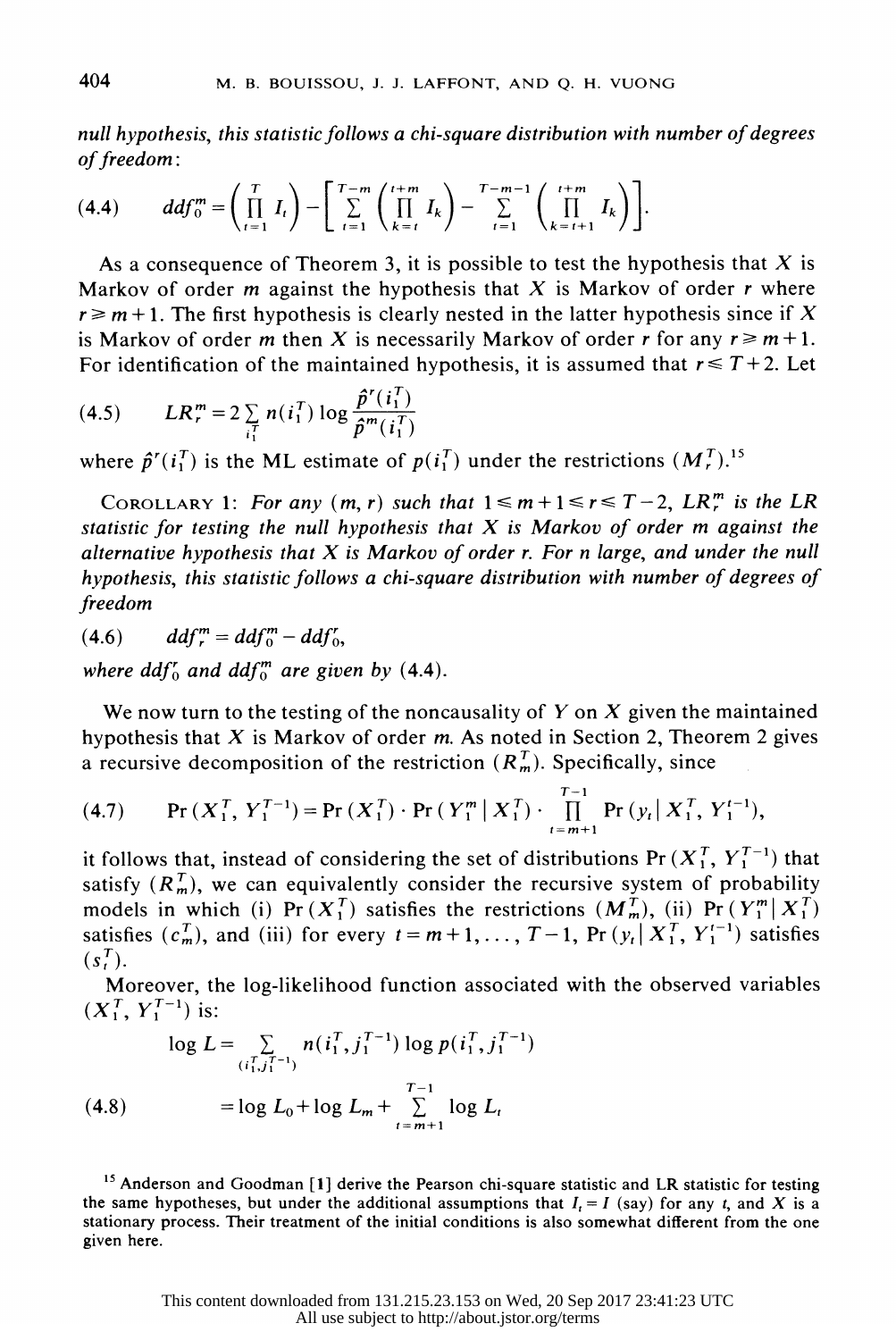where  $\log L_0$  is given by (4.1), and

$$
\log L_m = \sum_{\substack{(i_1^T, j_1^m) \\ (i_1^T, j_1^T)}} n(i_1^T, j_1^m) \log p(j_1^m | i_1^T),
$$
  

$$
\log L_t = \sum_{(i_1^T, j_1^T)} n(i_1^T, j_1^T) \log p(j_t | i_1^T, j_1^{t-1}),
$$

for any  $t = m + 1, \ldots, T$ . Hence the log-likelihood function log L is simply the sum of the marginal and conditional log-likelihood functions associated with the probability models composing the recursive system. It follows that the ML estimation of the joint probability distribution Pr  $(X_1^T, Y_1^{T-1})$ , under the restrictions  $(R_m^T)$ , can readily be obtained from (4.7) by estimating separately each of the probability models of the recursive system by the maximum-likelihood method subject to the appropriate constraints.<sup>16</sup>

The next lemma gives the ML estimates of Pr  $(Y_t^m | X_1^T)$  under the restrictions  $(c_m^T)$ , and of Pr  $(Y_t | X_1^T, Y_1^{t-1})$  under the restrictions  $(s_t^T)$ . As for Lemma 4, the import of the result is that the ML estimates have a closed form and hence are readily computed.

LEMMA 5: For any  $m \ge 0$  and for any  $(i_1^T, j_1^m)$ , the ML estimate of  $p(i_1^m | i_1^T)$ under the restrictions  $(c_m^T)$  is

$$
(4.11) \qquad \hat{p}(j_1^m | i_1^T) = \frac{n(i_1^m, j_1^m)}{n(i_1^m)},
$$

and for any  $t = m+1, \ldots, T-1$  and for any  $(i_1^T, j_1^T)$ , the ML estimate of  $p(j_t | i_1^T, j_1^{t-1})$  is

(4.12) 
$$
\hat{p}(j_t | i_1^T, j_1^{t-1}) = \frac{n(i_1^t, j_1^t)}{n(i_1^t, j_1^{t-1})}.
$$

 From (4.8)-(4.12), we can readily derive the LR statistics for testing the joint hypothesis that Y does not cause  $X$  and  $X$  is Markov of order  $m$ , against the hypothesis of no restrictions on  $X$  and  $Y$ . Let

$$
(4.13) \qquad LR_{c+m} = LR_0^m + LR_m^m + \sum_{t=m+1}^{T-1} LR_t^m
$$

where  $LR_0^m$  is given by (4.3), and

$$
(4.14) \qquad LR_m^m = 2 \sum_{(i_1^T, j_1^m)} n(i_1^T, j_1^m) \log \left[ \frac{n(i_1^T, j_1^m)}{n(i_1^T)} \cdot \frac{n(i_1^m)}{n(i_1^m, j_1^m)} \right],
$$

$$
(4.15) \qquad LR_i^m = 2 \sum_{(i_1^T, j_1^T)} n(i_1^T, j_1^{t-1}) \log \left[ \frac{n(i_1^T, j_1^T)}{n(i_1^T, j_1^{t-1})} \cdot \frac{n(i_1^t, j_1^{t-1})}{n(i_1^t, j_1^t)} \right],
$$

for any  $t = m + 1, \ldots, T-1$ . The next result essentially gives the formula for the number of degrees of freedom of the LR statistic.

<sup>&</sup>lt;sup>16</sup> This crucially depends on the fact that the set of joint distributions Pr  $(X_1^T, Y_1^{T-1})$  that satisfy  $(R_m^T)$  is equal to the set of distributions Pr  $(X_1^T, Y_1^{T-1})$  such that Pr  $(X_1^T)$  satisfies  $(M_m^T)$ , Pr  $(Y_1^m | X_1^T)$ satisfies  $(c_m)$ , and Pr  $(y_t | X_1, Y_1^{-1})$  satisfies  $(s_t)$  for every  $t = m+1, \ldots, T-1$ . This is precisely the meaning of Theorem 2. In fact, this system is a recursive system of conditional log-linear probability models (see Vuong [30]).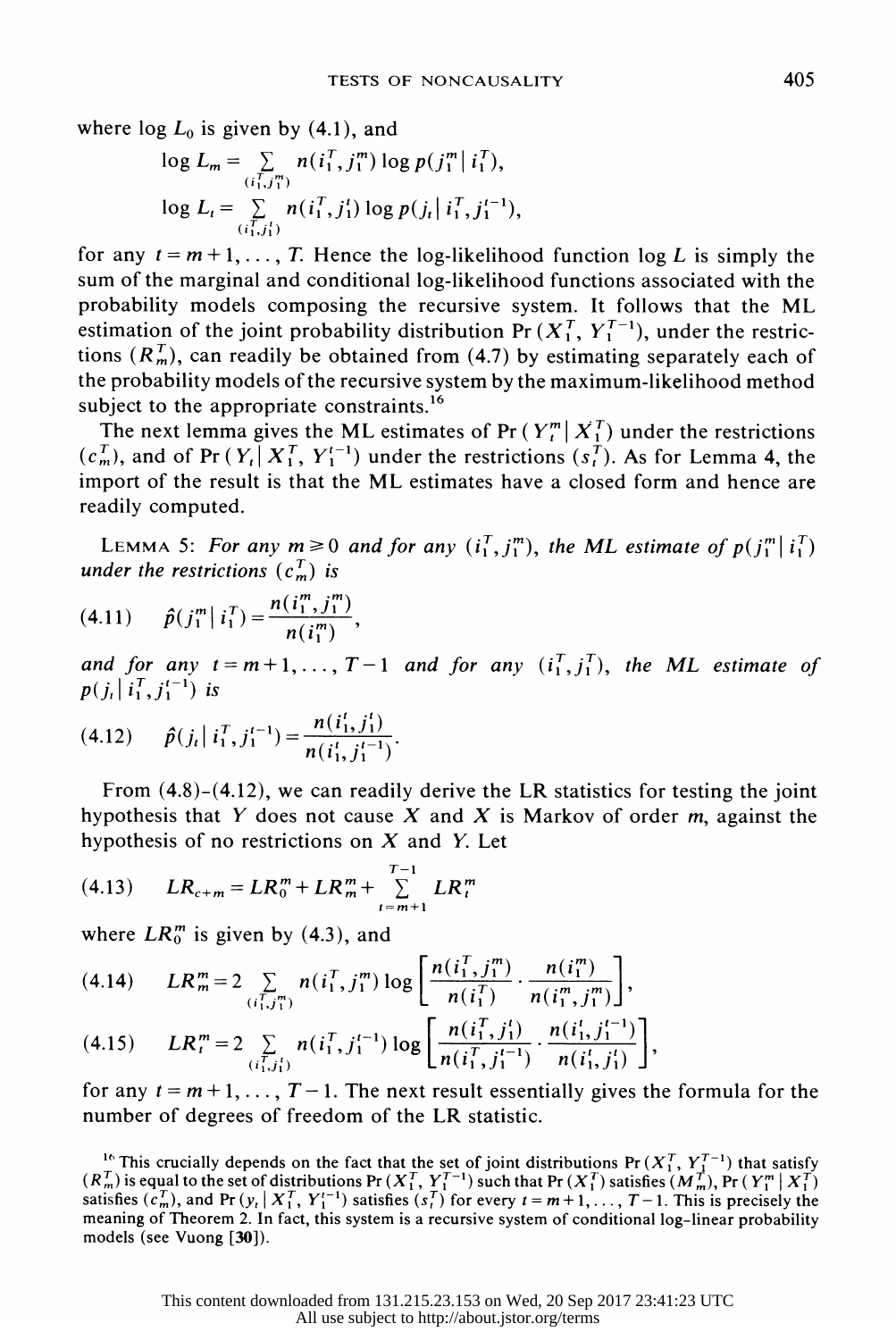THEOREM 4 (LR Test for Noncausality and Markov of Order  $m$ ): For any m such that  $0 \le m \le T-2$ ,  $LR_{c+m}$  is the LR statistic for testing the null hypothesis that Y does not cause X and that X is Markov of order m against the hypothesis of no restrictions on  $X$  and  $Y$ . For large n and under the null hypothesis, this statistic follows a chi-square with number of degrees of freedom:

$$
(4.16) \quad ddf_{c+m} = ddf_0^m + ddf_m^m + \sum_{t=m+1}^{T-1} ddf_t^m
$$

where  $ddf_0^m$  is given by (4.4), and

$$
(4.17) \quad ddf_m^m = \left[ \left( \prod_{k=1}^m J_k \right) - 1 \right] \left[ \left( \prod_{h=1}^T I_h \right) - \left( \prod_{h=1}^k I_k \right) \right],
$$

$$
(4.18) \t ddftm = (Jt - 1) \left[ \prod_{h=1}^{t} I_h \prod_{k=1}^{t-1} J_k - \prod_{h=1}^{t} I_h \prod_{k=1}^{t-1} J_k \right],
$$

for any  $t=m+1, \ldots, T-1$ .

One may also want to test that  $Y$  does not cause  $X$  under the maintained hypothesis that  $X$  is Markov of order  $m$ . Let

$$
(4.19) \qquad LR_c^m = LR_m^m + \sum_{t=m+1}^{T-1} LR_t^m
$$

where  $LR_m^m$  and  $LR_l^m$  are respectively given by (4.14) and (4.15). The next result is an immediate corollary of Theorem 4.

COROLLARY 2 (LR Test for Noncausality under Markov of Order  $m$ ): For any m such that  $0 \le m \le T - 2$ ,  $LR_{c}^{m}$  is the LR statistic for testing the null hypothesis that Y does not cause  $X$  and  $X$  is Markov of order  $m$  against the maintained hypothesis that  $X$  is Markov of order m. For large n, and under the null hypothesis, this statistic follows a chi-square distribution with number of degrees of freedom:

$$
(4.20) \t ddf_c^m = ddf_m^m + \sum_{t=m+1}^{T-1} ddf_t^m
$$

where ddf<sup>m</sup> and ddf<sup>m</sup> are respectively given by (4.17) and (4.18).

 It is worth noting that we can also separately test each of the sets of restrictions  $(c_m^T), (s_{m+1}^T), \ldots, (s_{T-1}^T)$  that are imposed by the noncausality of Y on X under the maintained hypothesis that  $X$  is Markov of order  $m$ . Specifically, from Corollary 1, the sets of restrictions  $(c_m^T)$  and  $(s_t^T)$  can be separately tested under  $(M_m^T)$  by using respectively the statistics  $LR_m^m$  and  $LR_t^m$  that are given by (4.14) and (4.15). The degrees of freedom of these statistics are respectively  $ddf_m^m$  and  $ddf_i^m$  as defined by (4.17) and (4.18).

## 5. AN EMPIRICAL EXAMPLE

 Since the initial theoretical work in disequilibrium economics of Barro and Grossman [3], Benassy [4], and Malinvaud [21], fix-price models have been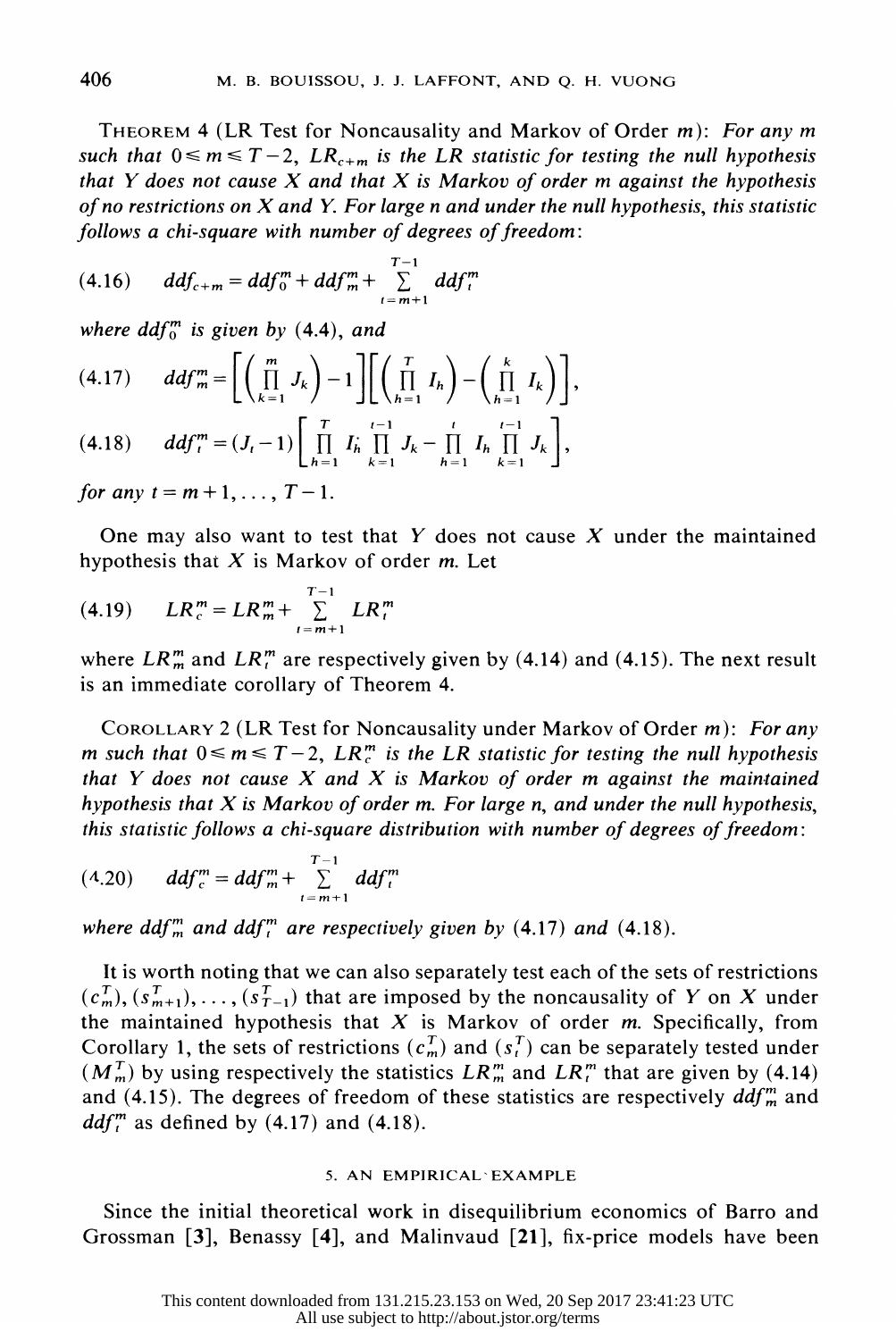estimated frequently (see Laffont [18] for a survey of recent empirical work). The fix-price paradigm does not, however, imply that prices never change:

 ". . . we simply mean that their movement is 'autonomous': it is not significantly influenced for our purpose by the formation of demands and supplies on which attention will concentrate." (Malinvaud [21, p. 12].)

 The purpose of this section is to illustrate our previous results by testing that price movement is indeed autonomous. Specifically, we shall test whether price changes from period to period are not caused by disequilibria appearing within previous periods. As seen in Section 2, this is equivalent to testing that price changes from period to period are strictly exogenous to intra-period disequilibria.

 The data that we use have been collected by the Institut National de la Statistique et des Etudes Economiques (INSEE) from about 3,000 firms through periodic Business Survey Tests taken each year in March, June, and November, starting from June, 1974 to June,  $1978$ .<sup>17</sup> As a matter of fact, the sample is much smaller due to missing observations. For instance, the average number of firms in all sectors answering three successive surveys drops to about  $1,000$ .<sup>18</sup>

 We shall be interested in the disequilibrium experienced by each firm on its good market.<sup>19</sup> Let ID be the indicator of the type of disequilibrium. This variable is dichotomous and is constructed from the answer to the question: "If you receive more orders could you produce more with your actual capacities?" If the firm answers YES we presume that there is excess supply, while if the firm answers NO we presume that there is excess demand.<sup>20</sup>

Let IP be the indicator of the price change from period to period. This variable is trichotomous and is constructed from the answer to the question: "Would you indicate the variation of your sales prices (net of tax) since the last survey?" The

<sup>17</sup> Actually, the survey has also been conducted since October 1978, but with a different periodicity. For a more detailed discussion of the data, see Bouissou, Laffont, and Vuong [6]).

 $18$  This will often arise with survey data since individuals (firms in our case) will not answer all successive surveys. Moreover, for a given survey, these individuals will not in general answer all relevant questions. Hence, the larger the number  $T$  of periods, the smaller will be the sample of complete observations. On the other hand, the number of periods must be sufficiently large so as to be able to test that X is Markov of order k, specifically  $T \ge k - 2$ . It follows that, when k increases, the sample size will become small relative to the dimension of the analyzed contingency table which is  $I^T \cdot J^{T-1}$ . This conflicts with the large sample nature of our tests: As a rule-of-thumb, it is recommended that the sample size be at least four or five times the dimension of the contingency table.

 A solution is then to consider methods for using efficiently the incomplete observations. Though this problem is important, it is beyond the scope of this paper. A possible approach, however, is to use recent results on maximum-likelihood estimation in contingency tables with randomly missing data (Fuchs [10]) where the EM algorithm is suggested to solve the modified normal equations.

<sup>19</sup> The implicit assumption is that good markets are isolated from each other so that one can simultaneously observe an excess demand on one market and an excess supply on another market. For a motivation of such an assumption, see Muellbauer [23].

 $20$  There may be some problems with the interpretation given to these answers. Previous work (Bouissou, Laffont, and Vuong  $[6]$ ) has shown that this interpretation is satisfactory.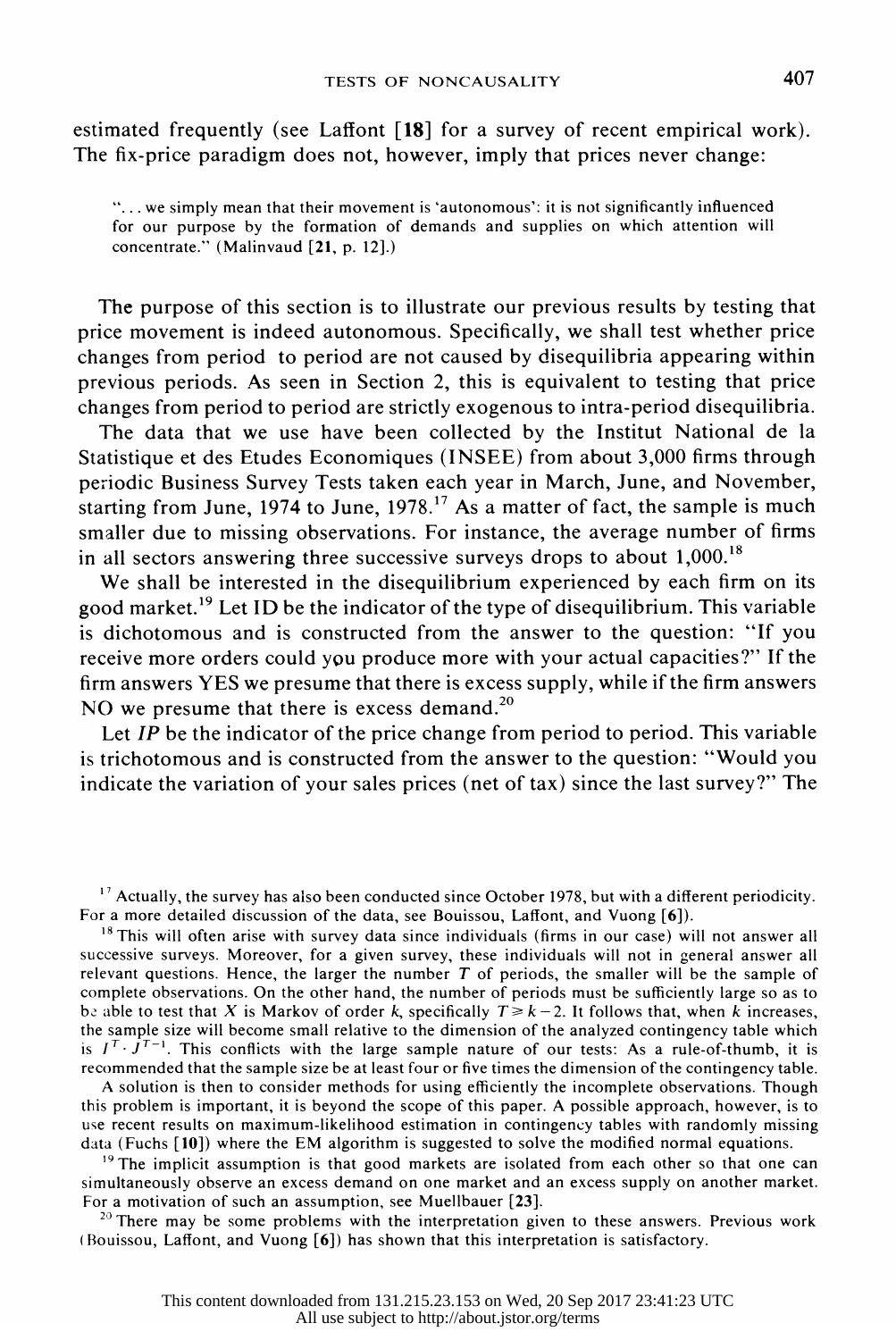first category, is constructed so that it corresponds to an increase in real terms; the second category, to a stability; and the third category, to a decrease.<sup>21</sup>

The question is to know whether the price variations  $IP$  are strictly exogenous to the disequilibrium indicator  $ID$ . Hence we test the null hypothesis that  $ID$  does not cause IP. As discussed in the previous sections, we first need to accept a Markov of some order on the IP process. Using the sample of about 1,000 firms that answer a series of three successive surveys, we were, however, unable to accept a Markov of order 1 for the  $IP$  process.<sup>22</sup> This can be explained by the presence of firms such as those in the professional equipment sector for which the price adjustment process is expected to have much more memory than three months as can be seen from Tables I and II. We have then restricted our analysis to the consumption good sector.

 Table I presents our results for the consumption sector when analyzing three successive surveys.<sup>23</sup> As a basis for comparison, Table II presents similar results for the whole industry with randomly selected subsamples of sizes equal to the sizes of the corresponding samples for the consumption sector.<sup>24</sup> The first column indicates the date of the third survey; the second column gives the number of firms for which observations on ID and IP are available for the corresponding three surveys; the third column gives the LR statistic (4.3) for  $T = 3$  which is used to test the hypothesis that the  $IP$  process is Markov of order 1; the fourth column gives the LR statistic (4.19) for  $T = 3$  and  $m = 1$  which is used to test the hypothesis that ID does not cause IP given that IP is Markov of order 1; finally the fifth column gives the LR statistic (4.13) for  $T = 3$  and  $m = 1$  which is used to test the joint hypothesis that  $ID$  does not cause  $IP$  and that  $IP$  is Markov of order 1.

 $21$  Though in principle, the answer to the price variation question should be treated as a continuous variable, the continuity of reported answers are questionable since individuals tend to round off their answers. As in earlier work (see, e.g., Ottenwaelter and Vuong [25]) the categorization used is: if x denotes the reported percentage change, then " $x \ge 5$ ", " $0 < x \le 5$ ", and " $x \le 0$ " corresponds respectively to  $IP = 1$ ,  $IP = 2$ , and  $IP = 3$ . The category  $IP = 2$  then corresponds to a price stability in real terms having taken into account the average inflation rate over the years 1974-1978.

<sup>22</sup> We could not test a Markov of order 2 on the *IP* process. Indeed the average number of firms answering 4 successive surveys drops to about 600 where 4 is the minimum number of periods required to test a Markov of order 2. Then the sample size becomes about equal to the dimension of the contingency table for  $T = 4$  which is  $3^4 \times 2^3 = 648$  (see footnote 18).

 $23$  These results were obtained from the FORTRAN program CAUSE9 which is available from the authors. This program can accept as an input a raw file that contains missing observations, and in addition can select the desired subsample.

<sup>24</sup> Our reason for considering samples of the same size for the whole industry as for the consumption sector is to have a fair comparison. Indeed, it is well-known that LR tests are consistent (and in our case, even optimal; see footnote 10). Thus for fixed (asymptotic) probability of type I error, the probability of type II error goes to zero as the sample size increases. Hence our LR tests will reject the null hypothesis  $(M)$  or  $(C)$  even when the true model departs only slightly from the null hypothesis which is in general a simplification of the world. In other words, it is more likely to reject the null hypothesis with a large sample than with a small sample.

 Instead of reducing the samples for the whole industrv, an alternative method would be to choose critical levels depending on the sample size so that the probabilty of type I error goes to zero while the probability of type II error either goes to a constant between zero and one (Bahadur [2]) or to zero (Hoeffding [15]) for a fixed alternative. There are, however, no generally accepted ways of choosing how the sizes of the test should go to zero when the sample size increases.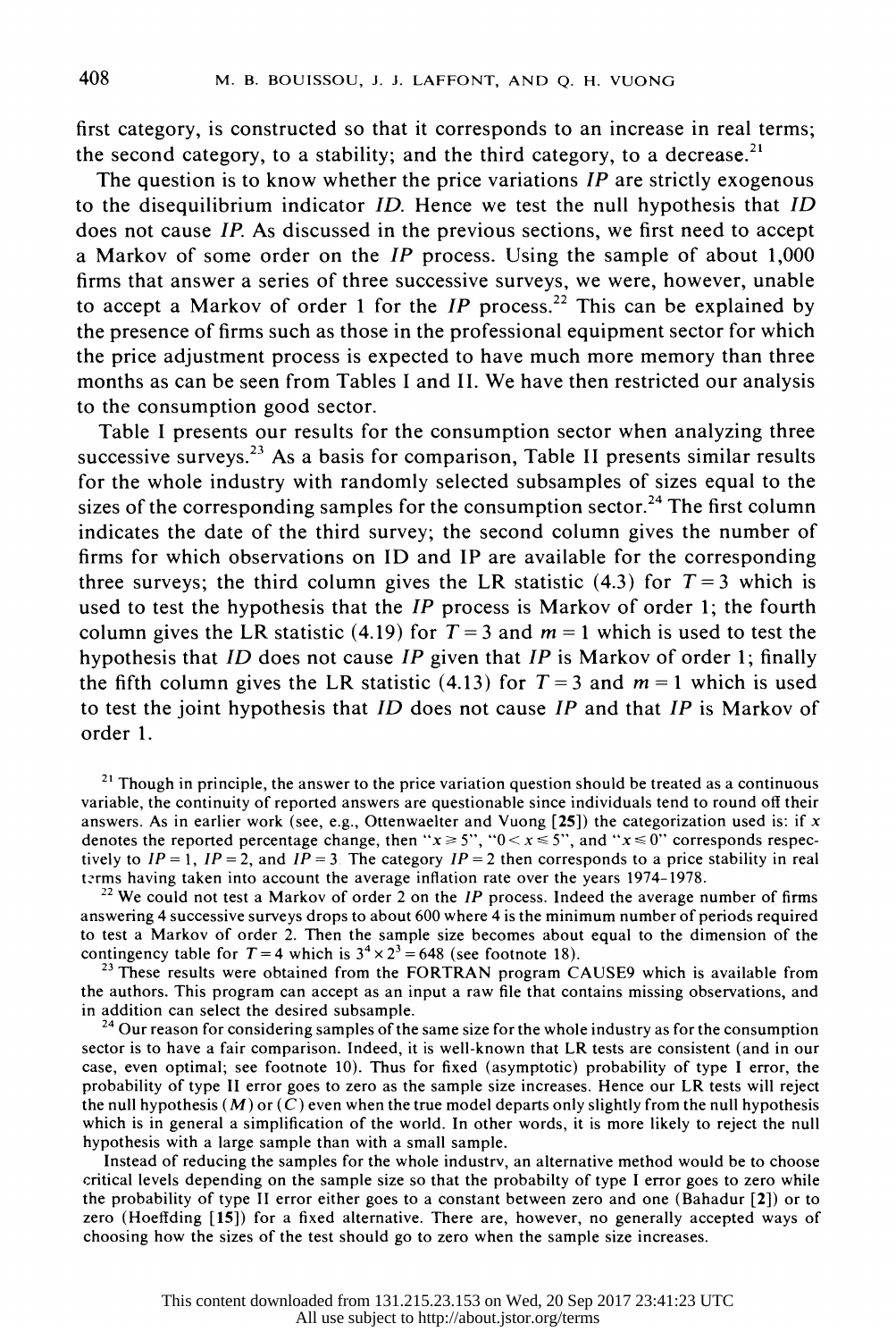| Ending<br>Periods<br>$TE = 3$ | Number<br>of Cases | For Markov of<br>Order 1 on $X$<br>$DF = 12$ | For Noncausality<br>of $Y$ on $X$ assuming<br>Markov of Order 1 on X<br>$DF = 60$ | For Noncausality<br>of $Y$ on $X$ and for<br>Markov of Order 1 on $X$<br>$DF = 72$ |
|-------------------------------|--------------------|----------------------------------------------|-----------------------------------------------------------------------------------|------------------------------------------------------------------------------------|
| 75-03                         | 413                | $12.5*$                                      | $59.2*$                                                                           | $71.7*$                                                                            |
|                               |                    | (40.8)                                       | (50.4)                                                                            | (48.8)                                                                             |
| 75-06                         | 397                | $16.5*$                                      | $37.7*$                                                                           | 54.1                                                                               |
|                               |                    | (17.1)                                       | (98.9)                                                                            | (94.2)                                                                             |
| $75-11$                       | 386                | 30.5                                         | $30.8*$                                                                           | $61.3*$                                                                            |
|                               |                    | (.237)                                       | (99.9)                                                                            | (81.1)                                                                             |
| 76-03                         | 387                | $12.6*$                                      | $60.2*$                                                                           | $72.8*$                                                                            |
|                               |                    | (39.8)                                       | (46.7)                                                                            | (45.0)                                                                             |
| 76-06                         | 398                | 32.8                                         | $68.9*$                                                                           | 101.7                                                                              |
|                               |                    | (.103)                                       | (20.2)                                                                            | (1.22)                                                                             |
| $76-11$                       | 384                | 52.1                                         | $72.2*$                                                                           | 124.2                                                                              |
|                               |                    | (.000)                                       | (13.4)                                                                            | (0.13)                                                                             |
| $77-03$                       | 345                | $8.9*$                                       | $68.9*$                                                                           | $77.8*$                                                                            |
|                               |                    | (71.2)                                       | (20.2)                                                                            | (30.0)                                                                             |
| 77-06                         | 356                | $13.4*$                                      | $59.3*$                                                                           | $72.7*$                                                                            |
|                               |                    | (33.9)                                       | (50.0)                                                                            | (45.2)                                                                             |
| $77-11$                       | 395                | 29.2                                         | $74.3*$                                                                           | 103.5                                                                              |
|                               |                    | (.362)                                       | (10.2)                                                                            | (.887)                                                                             |
| 78-03                         | 367                | $16.1*$                                      | $65.1*$                                                                           | $81.1*$                                                                            |
|                               |                    | (18.5)                                       | (30.4)                                                                            | (21.5)                                                                             |
| 78-06                         | 401                | 31.6                                         | $62.2*$                                                                           | 93.7                                                                               |
|                               |                    | (.002)                                       | (39.9)                                                                            | (.044)                                                                             |

# TABLE I LR STATISTICS WITH UPPER-TAIL PROBABILITIES IN PARENTHESES CONSUMPTION SECTOR

\* Indicates that the null hypothesis cannot be rejected at the 10 per cent significance level.

For the consumption sector, we reject the hypothesis that the IP process is Markov of order 1 for five out of eleven periods at the 10 percent significance level, while for the whole industry that hypothesis is rejected for 10 out of 11 periods. Thus for these periods, nothing can be said about noncausality. On the other hand, for all the periods for which the first-order Markov assumption cannot be rejected at the 10 per cent significance level, the hypothesis that ID does not cause  $IP$  is always accepted. Thus our results seem to support the hypothesis that price changes from period to period are strictly exogenous to disequilibria appearing within periods.

#### 6. CONCLUSION

 In this paper, we have considered a unifying definition of noncausality which has been proved to be equivalent to Granger's definition of noncausality and to Chamberlain's revised version of Sims' strict exogeneity.

After having argued that noncausality of Y on X is by itself nonidentified in practice, we have introduced the additional assumption that  $X$  is Markov of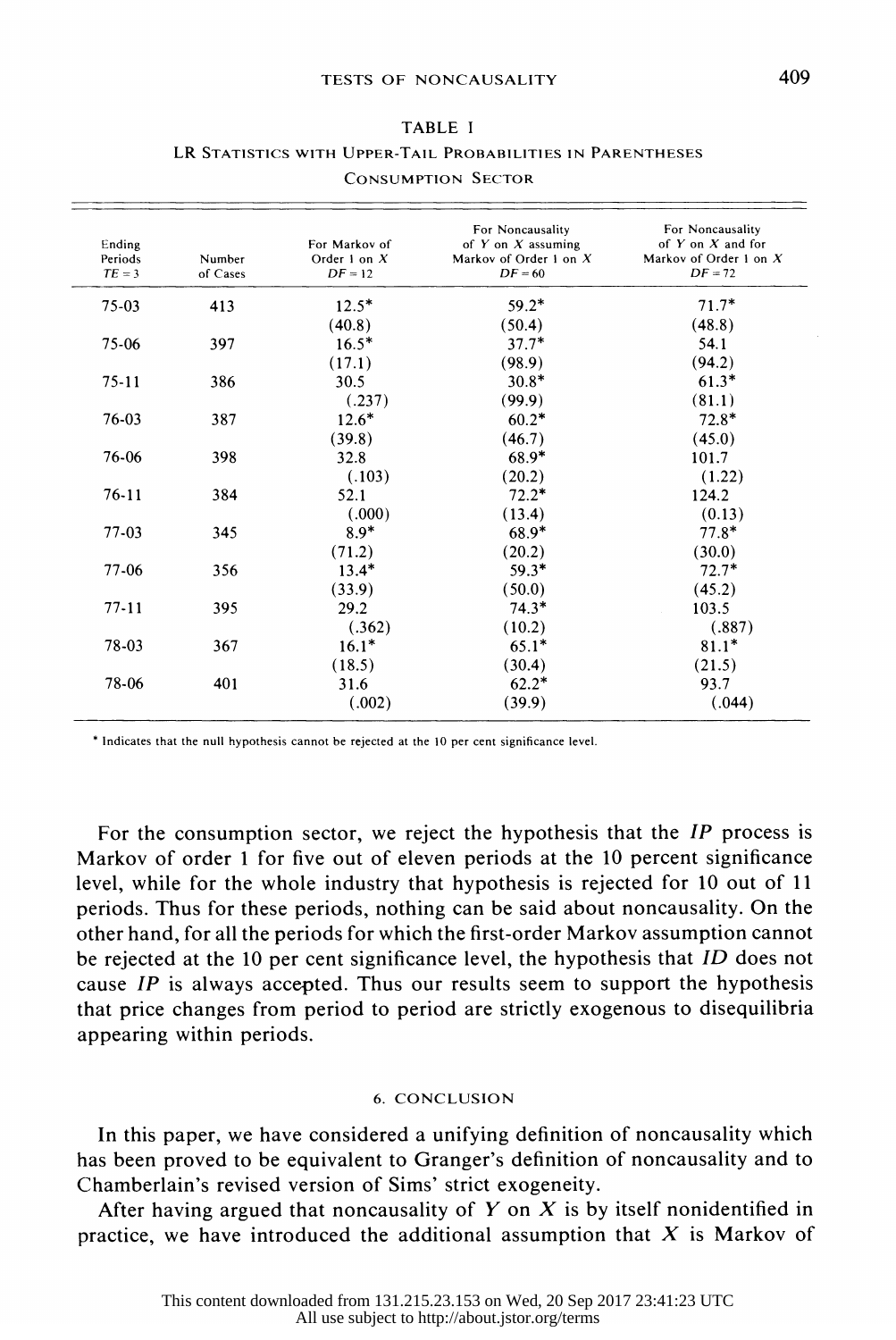#### TABLE II

# LR STATISTICS WITH UPPER-TAIL PROBABILITIES IN PARENTHESES

| Ending<br>Periods<br>$TE = 3$ | Number<br>of Cases | For Markov of<br>Order 1 on $X$<br>$DF = 12$ | For Noncausality<br>of Y on $X$ Assuming<br>Markov of Order 1 on $X$<br>$DF = 60$ | For Noncausality<br>of Y on $X$ and for<br>Markov of Order 1 on $X$<br>$DF = 72$ |
|-------------------------------|--------------------|----------------------------------------------|-----------------------------------------------------------------------------------|----------------------------------------------------------------------------------|
| 75-03                         | 413                | $18.0*$                                      | $43.5*$                                                                           | $61.5*$                                                                          |
|                               |                    | (11.7)                                       | (94.6)                                                                            | (80.6)                                                                           |
| 75-06                         | 397                | 32.1                                         | $60.8*$                                                                           | 92.9                                                                             |
|                               |                    | (.133)                                       | (44.6)                                                                            | (4.91)                                                                           |
| $75 - 11$                     | 386                | 39.6                                         | $44.2*$                                                                           | 83.8*                                                                            |
|                               |                    | (.008)                                       | (93.7)                                                                            | (16.1)                                                                           |
| 76-03                         | 387                | 26.2                                         | $41.2*$                                                                           | $67.4*$                                                                          |
|                               |                    | (1.01)                                       | (96.9)                                                                            | (63.2)                                                                           |
| 76-06                         | 398                | 29.9                                         | $49.0*$                                                                           | 78.9*                                                                            |
|                               |                    | (.287)                                       | (84.4)                                                                            | (26.9)                                                                           |
| 76-11                         | 384                | 28.2                                         | $67.5*$                                                                           | 95.7                                                                             |
|                               |                    | (.514)                                       | (23.5)                                                                            | (3.21)                                                                           |
| $77-03$                       | 345                | 37.7                                         | $65.7*$                                                                           | 103.4                                                                            |
|                               |                    | (.017)                                       | (28.6)                                                                            | (.898)                                                                           |
| 77-06                         | 356                | 30.8                                         | $53.7*$                                                                           | $84.5*$                                                                          |
|                               |                    | (.213)                                       | (70.4)                                                                            | (14.9)                                                                           |
| $77-11$                       | 395                | 42.9                                         | $38.0*$                                                                           | $80.9*$                                                                          |
|                               |                    | (.002)                                       | (98.8)                                                                            | (22.1)                                                                           |
| 78-03                         | 367                | 20.2                                         | $49.3*$                                                                           | $69.5*$                                                                          |
|                               |                    | (6.30)                                       | (83.6)                                                                            | (56.0)                                                                           |
| 78-06                         | 401                | 37.4                                         | $66.6*$                                                                           | 104.0                                                                            |
|                               |                    | (.019)                                       | (26.1)                                                                            | (.812)                                                                           |

#### WHOLE INDUSTRY

\* Indicates that the null hypothesis cannot be rejected at the 10 per cent significance level.

 some order. Then, using a recursive decomposition of all the restrictions that are imposed on panel data by the noncausality of Y on X and the Markov assumption on  $X$ , we have derived the log-likelihood ratio tests for testing the following three hypotheses: (i)  $X$  is Markov of order  $m$ , (ii)  $Y$  does not cause  $X$  given that  $X$ is Markov of order m, and (iii) Y does not cause X and that X is Markov of order m.

 It turns out that all the test statistics have closed forms. These tests therefore provide a readily applicable procedure for testing noncausality on qualitative panel data. Moreover, these tests are free of model specification errors since the form of the relationship between  $Y$  and  $X$  need not be a priori specified.

 Finally, the procedure has been applied to French Business Survey data to test the hypothesis that price changes from period to period are strictly exogenous to intra-period disequilibria as measured by an indicator of excess demand or excess supply. With a sample size of about 400 firms, conditionally on the fact that price variations follow a Markov process of order one, the assumption that the disequilibrium indicator does not cause price variation cannot be rejected at the 10 per cent significance level, either in the consumption sector or in the whole industry. However, the data reject much more often the Markov assumption of order one in the whole industry than in the consumption sector.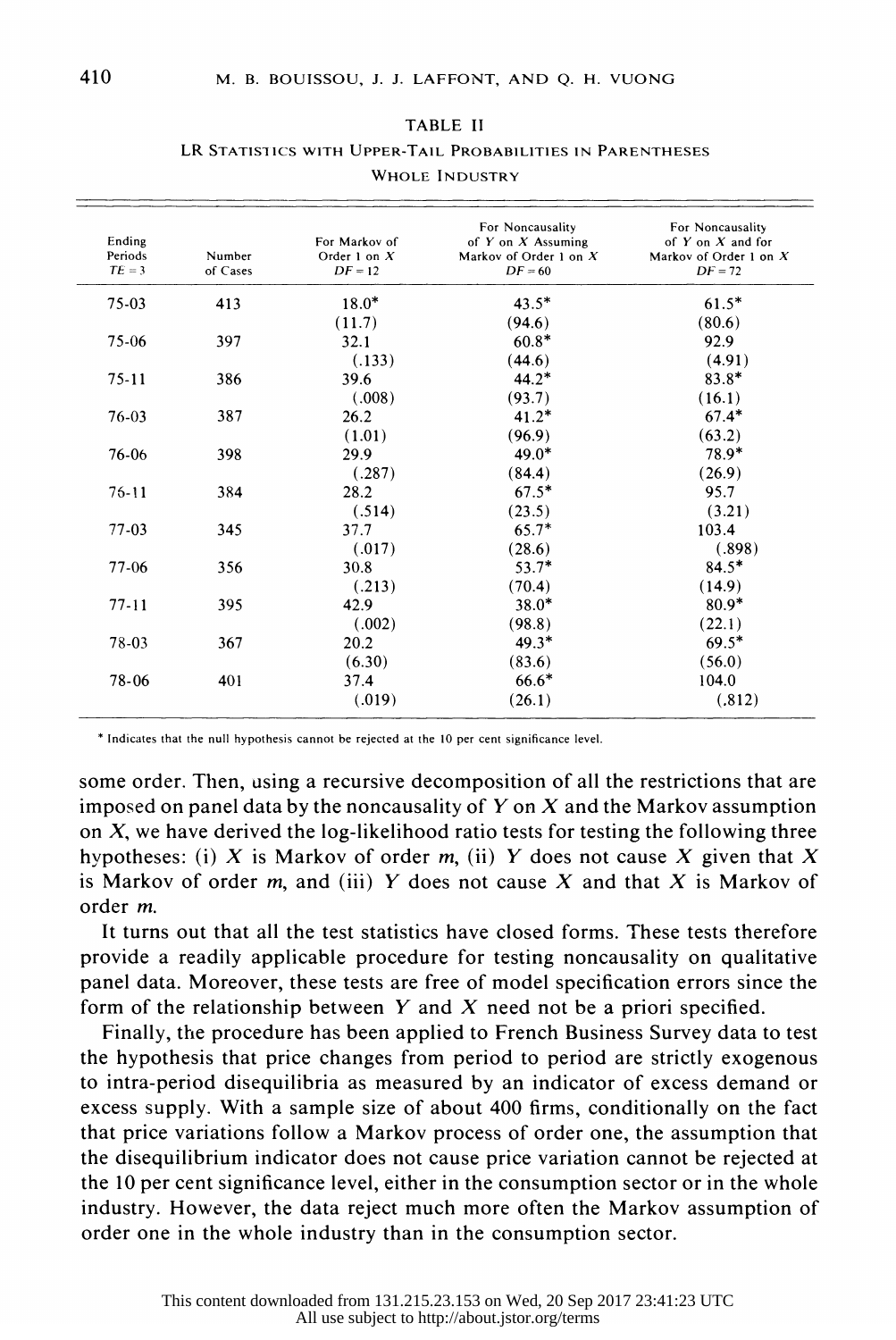Universite des Sciences Sociales, Toulouse and California Institute of Technology

Manuscript received November, 1983; final revision received April, 1985.

### APPENDIX

 1. The following fundamental property of conditional independence (FPCI) is used to prove the results of Section 2 and 3. Let A, B, C, D, be 4 sets of random variables. Then  $A\perp (B, C)$  D if and only if

(i)  $A \perp B \mid (C, D)$  and

(ii)  $A \perp C \parallel D$ 

(see. e.g., Florens and Mouchart [8, Theorem A.1, p. 588]).

PROOF OF LEMMA 1:  $(G_{k+1})$  clearly implies  $(G_k)$ . The proof of the converse is similar to the proof of Theorem 1 in Florens and Mouchart [8, p. 590].

PROOF OF LEMMA 2:  $(S_k)$  implies  $(S_{k+1})$ . Let  $Y_{t-k-1}$  be a subset of  $Y_{-\infty}^{t-k-1}$ . Since  $Y_{t-k-1} \cup y_{t-k}$ is a subset of  $Y_{-\infty}^{t-k}$ , and since  $(S_k)$  holds at t, we have

 $X_{t+1}^{\infty} \perp Y_{t-k+1}^t | (X_{-\infty}^t, Y_{t-k-1}, y_{t-k}),$  for any t

which implies from the FPCI:

(A.1)  $X_{t+1}^{\infty} \perp y_t \mid (X_{-\infty}^t, Y_{t-k-1}, Y_{t-k}^{t-1}),$  for any t.

Let us now write  $(S_k)$  at  $t-1$  for the subset  $Y_{t-k-1}$  of  $Y_{-\infty}^{t-k-1}$ :

(A.2)  $X_t^{\infty} \perp Y_{t-k}^{t-1} | (X_{-\infty}^{t-1}, Y_{t-k-1}),$  for any t.

From (A.1), (A.2), and the FPCI, it follows that

 $X_{t+1}^{\infty} \perp Y_{t-k}^{t} | (X_{-\infty}^{t}, Y_{t-k-1}),$  for any t,

i.e.,  $(S_{k+1})$ .

To prove that  $(S_{k+1})$  implies  $(S_k)$ , we consider 2 cases. (i) Suppose that  $Y_{t-k}$  does not contain  $y_{t-k}$ . Then  $Y_{t-k}$  is a subset of  $Y_{-\infty}^{(-k-1)}$  so that from  $(S_{k+1})$  we get

$$
X_{t+1}^{\infty} \perp Y_{t-k}^{t} \mid (X_{-\infty}^{t}, Y_{t-k}), \quad \text{for any } t,
$$

which implies  $(S_k)$ , i.e.,

$$
X_{t+1}^{\infty} \perp Y_{t-k+1}^{t} \mid (X_{-\infty}^{t}, Y_{t-k}), \text{ for any } t.
$$

(ii) Suppose that  $Y_{t-k}$  does contain  $y_{t-k}$ . Then  $Y_{t-k} = y_{t-k} \cup Y_{t-k-1}$  where  $Y_{t-k-1}$  is a subset of  $Y_{-\infty}^{t-k-1}$ . From  $(S_{k+1})$  it follows that

 $X_{t+1}^{\infty} \perp Y_{t-k}^t \mid (X_{-\infty}^t, Y_{t-k-1}),$  for any t,

which implies

which implies  
\n
$$
X_{t+1}^{\infty} Y_{t-k+1}^{t} | (X_{-\infty}^{t}, Y_{t-k}), \text{ for any } t,
$$
\ni.e.,  $(S_k)$ . Q.E.D.

 $X_{t+1}^{\infty} Y_{t-k+1}^{t} | (X_{-\infty}^{t}, Y_{t-k})$ , for any t,<br>  $(X_k)$ .<br>
PROOF OF THEOREM 1: It follows from Lemma 1 that  $(G_k)$  is equivalent to  $\{(G_t), r = 1, 2, ...\}$ , to i.e., to

 $X_{t+1}^{t+r} \perp Y_{-\infty}^t | X_{-\infty}^t$ , for any t, for any r,

and hence to  $(C)$ .

Similarly, from Lemma 2 it follows that  $(S_n)$  is equivalent to  $\{(S_n); r = 1, 2, \ldots\}$ . It now suffices to show that  $\{(S_r); r=1, 2, \ldots\}$  is equivalent to  $(C)$ .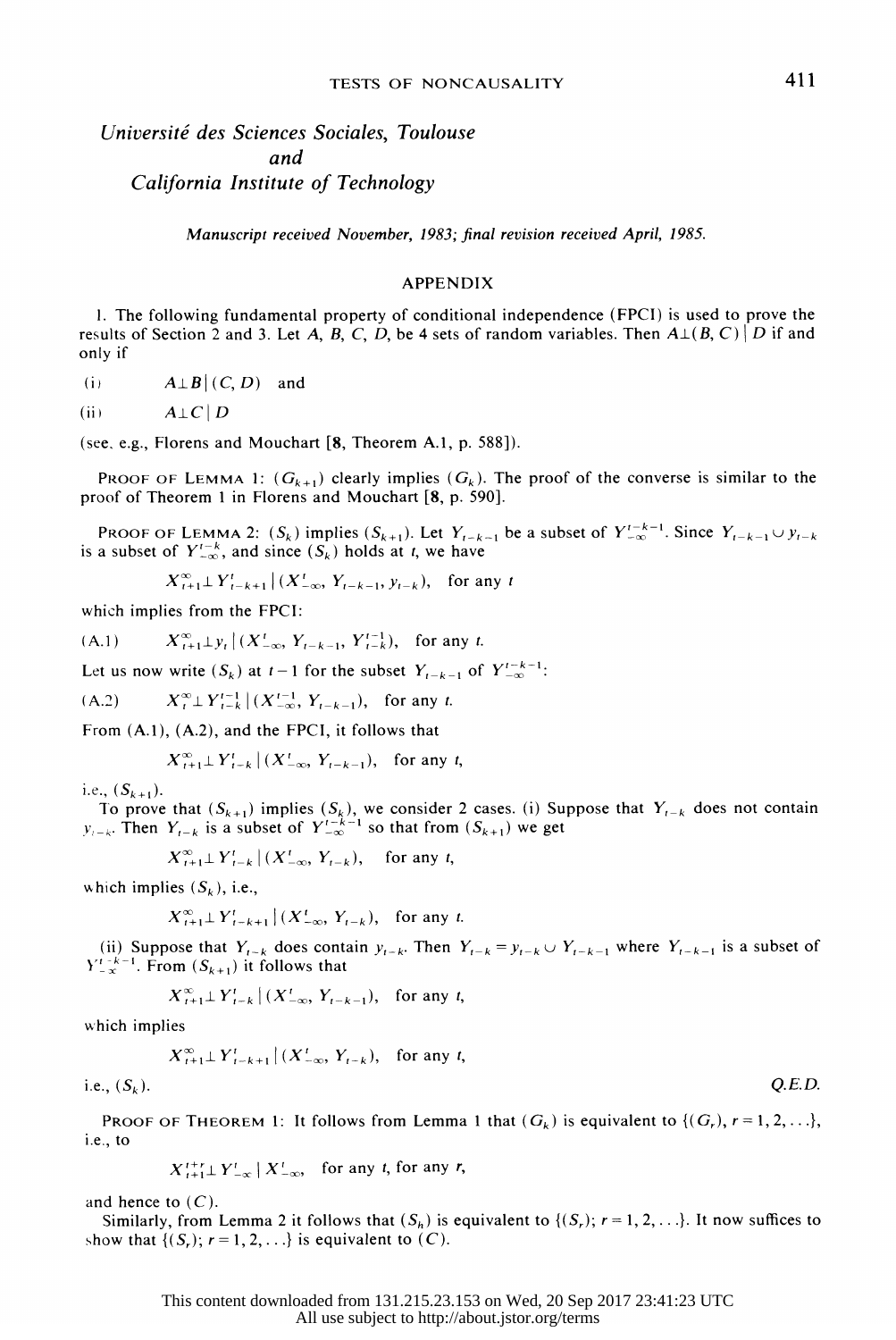From the definition of  $(C)$  and the FPCI, it is clear that  $(C)$  implies  $(S<sub>r</sub>)$  for any r. To see the converse, it suffices to choose for every r,  $Y_{t-r} = \emptyset$ . Then

$$
X_{t+1}^{\infty} \perp Y_{t-r+1}^t \mid X_{-\infty}^t, \text{ for any } t, \text{ for any } r,
$$

which implies

which implies  
\n
$$
X_{t+1}^{\infty} Y_{-\infty}^t | X_{-\infty}^t, \text{ for any } t,
$$
\ni.e., (C).

PROOF OF LEMMA 3: This directly follows from the FPCI by putting  $A = X_{t+1}^{\infty}$ ,  $B = Y_{-\infty}^t$ ,  $C = X_{-\infty}^{t-m}$ , and  $D = X_{t-m+1}^t$ . Q.E.D.

PROOF OF THEOREM 2: By putting  $A = X_{t+1}^T$ ,  $B = Y_1^t$ ,  $C = X_1^{t-m}$ , and  $D = X_{t-m+1}^t$ , it follows from the FPCI that  $(R_m^T)$  is equivalent to:

(A.3) 
$$
X_{t+1}^T \perp X_t^{t-m} | X_{t-m+1}^t
$$
  $(t = m+1, ..., T-1),$ 

and

and  
\n(A.4) 
$$
X_{t+1}^T \perp Y_1^t \mid X_1^t
$$
  $(t = m, ..., T-1)$ 

(A.4)  $X_{i+1} \perp Y_1 | X_1$  ( $I = m, \ldots, I-1$ ).<br>
Since (A.3) is just  $(M_m^T)$ , it now suffices to show that (A.4) is equivalent to (ii) and (iii).<br>
It is clear that (A.4) implies (ii) and (iii). To see the converse we first note

 It is clear that (A.4) implies (ii) and (iii). To see the converse, we first note that (ii) is (A.4) written for  $t = m$ . The proof now proceeds by induction on t. Suppose that (A.4) holds for  $t-1$  where  $m \leq t-1 \leq T-2$ , i.e.,

$$
X_t^T \perp Y_1^{t-1} \mid X_1^{t-1}.
$$

This implies

 $X_{t+1}^T \bot Y_1^{t-1} | X_1^t$ 

Since 
$$
(s_t^T)
$$
 holds for  $m \le t \le T-1$ , it follows from the FPCI that  

$$
X_{t+1}^T \perp Y_1^t \mid X_1^t.
$$
Q.E.D.

 II. The results of Section 4 can be proved using the theory of log-linear probability models (see, e.g., Haberman [14], Nerlove and Press [24], Vuong [30]). We shall, however, offer direct proofs.

PROOF OF LEMMA 4: Note that  $(M_m^T)$  is equivalent to

(A.5) 
$$
\{X_{t+m+1} \perp X_1^t \mid X_{t+1}^{t+m}; \text{ for any } t=1,\ldots, T-m-1\}.
$$

 (This follows by successive application of the FPCI.) It now suffices to consider the recursive system of models associated with the decomposition:

$$
(A.6) \t\t Pr(X_1^T) = Pr(X_1^{m+1}) \prod_{t=1}^{T-m-1} Pr(X_{t+m+1} | X_1^{t+m}).
$$

Since there are no restrictions on Pr  $(X_1^{m+1})$ , the joint probability model for  $X_1^{m+1}$  is saturated. Hence the ML estimate of  $p(i_1^{m+1})$  is  $n(i_1^{m+1})/n$ . For every  $t = 1, \ldots, T-m-1$ , the only restriction is that  $X_1^{\dagger}$  be excluded from the conditional model for  $X_{t+m+1}$  given  $X_1^{t+m}$ . It follows that the ML estimate of  $p(i_{t+m+1} | i_{t+1}^{t+m})$  is  $n(i_{t+1}^{t+m+1})/n(i_{t+1}^{t+m})$ .

Since the ML estimate of Pr  $(X_1)$  subject to the restrictions  $(M_m)$  is simply the product of the above ML estimates, Equation (4.2) follows. Q.E.D.

PROOF OF THEOREM 3: Since the ML estimate of Pr  $(X_1^T)$  under no restriction is simply  $n(i_1^T)/n$ , it is easy to see that  $LR_0^m$  as defined by Equation (4.3) is the LR statistic for testing  $(M_m^T)$  against the hypothesis of no restriction.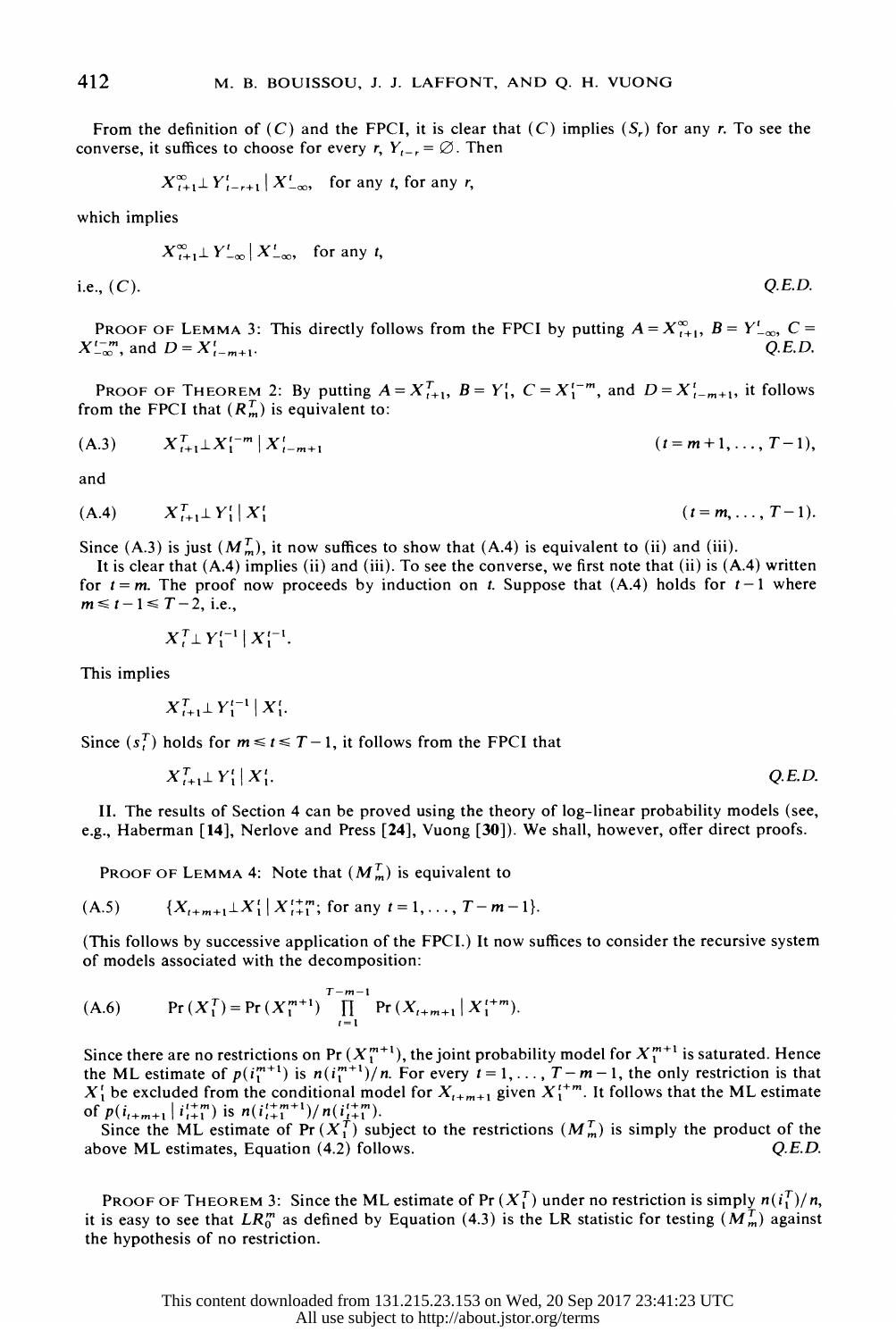To derive the number of degrees of freedom  $ddf_0^m$  of that statistic, it suffices to count the number of independent restrictions that are imposed by  $(M_m^T)$  on Pr  $(X_1^T)$ . We now use the recursive decomposition (A.5). For every  $t = 1, ..., T-m-1$ ,  $Pr(X_{t+m+1} | X_1, X_{t+1}^{t+}) = Pr(X_{t+m+1} | X_{t+1}^{t+})$ , where  $X_k$  has  $I_k$  categories. Since there are  $(I_{t+m+1}-1)$   $\prod_{k=1} I_k$  independent conditional probabilities  $p(i_{t+m+1} | i'_1, i'^{+m}_{t+1})$  and  $(I_{t+m+1}-1)$   $\prod_{k=t+1} I_k$  independent conditional probabilities  $p(i_{t+m+1} | i'^{+m}_{t+1})$ the number of restrictions imposed by  $(M_m^{\bullet})$  is<br> $T-m-1$   $\int_{1+m}^{1+m} t+m$ 

$$
ddf_0^m = \sum_{i=1}^{T-m-1} \left[ (I_{t+m+1} - 1) \left( \prod_{k=1}^{t+m} I_k - \prod_{k=t+1}^{t+m} I_k \right) \right]
$$
  
which, after simplification, gives (4.4).  
Q.E.D.

PROOF OF COROLLARY 1: Obvious.

**PROOF OF LEMMA 5: The only restriction on Pr**  $(Y_1^m | X_1^m, X_{m+1}^T)$  is that Pr  $(Y_1^m | X_1^T)$  = Pr ( $Y_1^m \mid X_1^m$ ). It follows that the ML estimate of  $p(j_1^m \mid i_1^T)$  is given by (4.11).

For every  $t = m + 1, \ldots, T - 1$ , the only restriction on  $Pr(y_t | X_1^t, X_{t+1}^t, Y_1^{t-1})$  is that Pr  $(y_t | X_t, X_{t+1}, Y_1^{(-)} ) =$  Pr  $(y_t | X_t, Y_1^{(-)} )$ . It follows that the ML estimate of  $p(j_t | i_t, j_t^{(-)} )$  is given Pr  $(Y_1^m | X_1^m)$ . It follows that the ML estimate of  $p(j_1^m | i_1^T)$  is given by (4.11).<br>
For every  $t = m+1, ..., T-1$ , the only restriction on  $Pr(y_t | X_1^t, X_{t+1}^T, Y_1^{t-1})$  is that<br>  $Pr(y_t | X_1^t, X_{t+1}^T, Y_1^{t-1}) = Pr(y_t | X_1^t, Y_1^{$ 

 PROOF OF THEOREM 4: From Theorem 2 and the recursive decomposition (4.7), it follows that the ML estimate of Pr  $(X_1^T, Y_1^{T-1})$  under the restrictions  $(R_m^T)$  is given by the right-hand side of (4.7) where the joint and conditional probabilities are replaced respectively by their estimated joint and conditional probabilities obtained in Lemmas 4 and 5. Since the ML estimate of Pr  $(X_1^T, Y_1^T^{-1})$  under no restrictions is given by:

$$
\hat{p}(i_1^T, j_1^{T-1}) = \frac{n(i_1^T, j_1^{T-1})}{n} = \frac{n(i_1^T)}{n} \cdot \frac{n(i_1^T, j_1^m)}{n(i_1^T)} \cdot \prod_{t=m+1}^{T-1} \frac{n(i_1^T, j_1^t)}{n(i_1^T, j_1^{t-1})}
$$

it follows from Equation (4.8)-(4.10) that the log-likelihood ratio statistic for testing  $(R_m^T)$  against the hypothesis of no restrictions is given by (4.13-4.15).

 To compute the number of degrees of freedom of this statistic, it now suffices to count the number of restrictions imposed by  $(R_m^T)$ . From Theorem 3, we know that  $(M_m^T)$  imposes  $ddf_0^m$  restrictions on Pr( $X_1^T$ ). In addition,  $(c_m^T)$  requires that Pr( $Y_1^m|X_1^m, X_{m+1}^T$ ) = Pr( $Y_1^m|X_1^m$ ) which introduces  $dd^m_{m}$  restrictions where  $dd^m_{m}$  is given by (4.17). Finally, for every  $t = m+1, ..., T-1, (s_t^T)$  requires that Pr  $(y_1 | X_1, X_{i+1}, Y_1^{i}) = Pr(y_i | X_1, Y_1^{i})$  which introduces  $dd^{n}$  restrictions where  $dd^{n}$  is given by (4.18). From Theorem 2, it follows that the total number of restrictions imposed by  $(R_m)$ that Pr(y<sub>i</sub> | X<sub>i</sub>, X<sub>i+1</sub>, Y<sub>i</sub> ') = Pr(y<sub>i</sub> | X<sub>i</sub>, Y<sub>i</sub> ') which introduces *ddf*<sub>i</sub>" restrictions where *ddf*<sub>i</sub>" is<br>given by (4.18). From Theorem 2, it follows that the total number of restrictions imposed by (R<sub>m</sub>)

PROOF OF COROLLARY 2: Obvious.

### REFERENCES

- [I] ANDERSON, T. W., AND L. GOODMAN: "Statistical Inference about Markov Chains," Annals of Mathematical Statistics, 28(1957), 89-110.
- [2] BAHADUR, R. R.: "An Optimal Property of the Likelihood Ratio Statistics," Proceedings of the Fifth Berkeley Symposium on Mathematical Statistics, Vol. 1. Berkeley: University of California Press, 1967, 13-26.
- [3] BARRO, R., AND H. GROSSMAN: Money, Employment and Inflation. Cambridge: Cambridge University Press, 1976.
- [4] BENASSY, J. P.: The Economics of Disequilibrium. New York: Academic Press, 1982.
- [5] BISHOP, Y. M. M., S. E. FIENBERG, AND P. W. HOLLAND: Discrete Multivariate Analysis: Theory and Practice. Cambridge, Massachusetts: MIT Press, 1975.
- [6] Bouissou, M. B., J. J. LAFFONT, AND Q. H. VUONG: "Econometrie du Desequilibre sur Données Microéconomiques," Annales de l'INSEE, 55/56(1984), 109-151.
- [7] CHAMBERLAIN, G.: "The General Equivalence of Granger and Sims Causality," Econometrica, 50(1982), 569-581.
- [8] FLORENS, J. P., AND M. MOUCHART: "A Note on Noncausality," Econometrica, 50(1982), 583-606.
- [9] : "A Linear Theory for Non-Causality," Econometrica, 53(1985), 157-175.
- [10] FUCHS, C.: "Maximum Likelihood Estimation and Model Selection in Contingency Tables with Missing Data," Journal of the American Statistical Association, 77(1982), 270-278.